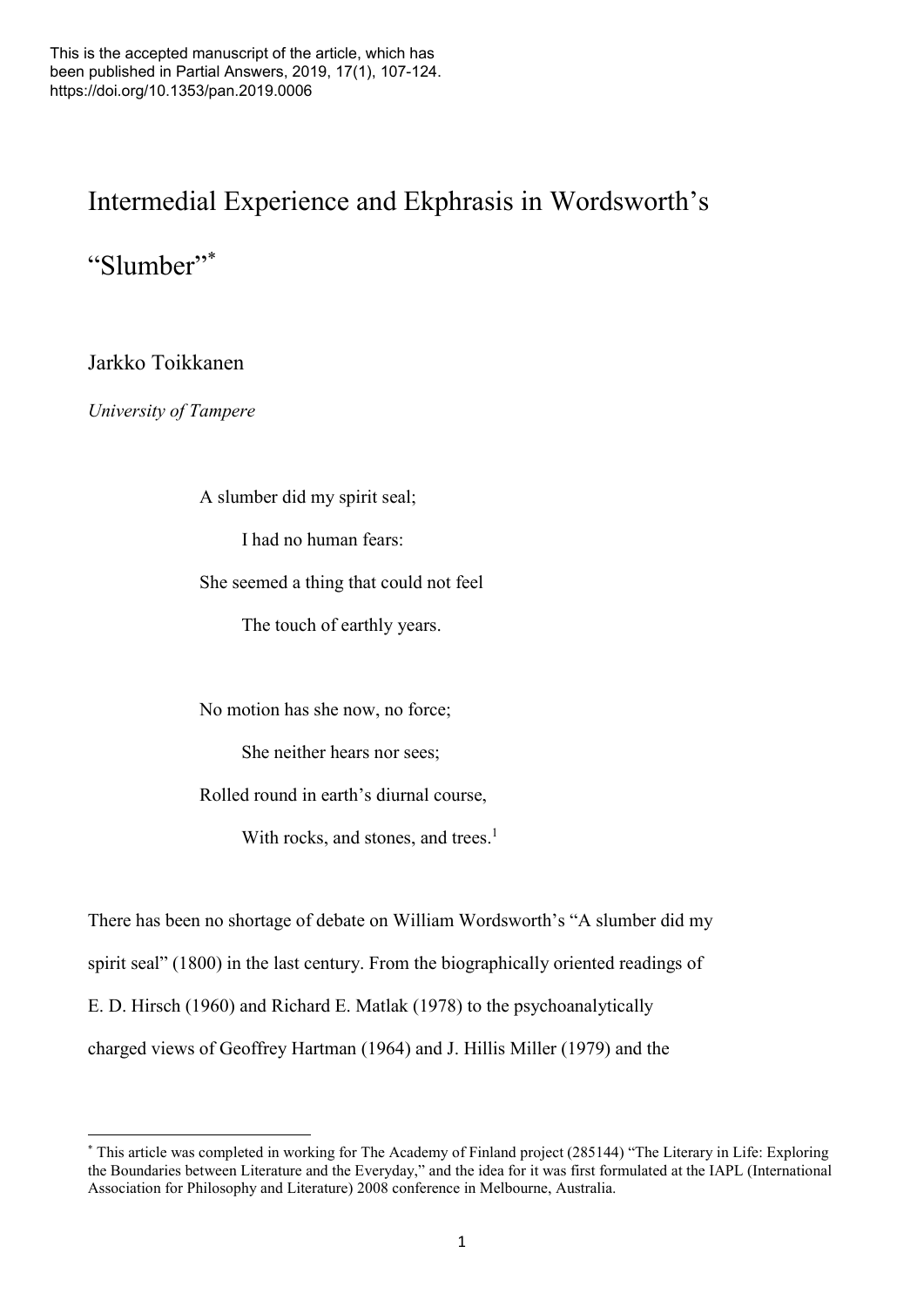pragmatically steered interpretation of Robert B. Meyers (1980), as well as linguistic experiments such as Steven Knapp and Walter Benn Michaels's (1982) imaginary play on the poem, along with Peggy Kamuf's (1986) and Marc Redfield's (2011) critical responses to their experiment, and a wide variety of thematic readings, such as Pieter Vermeulen's (2009) understanding of community inspired by the philosophy of Jean-Luc Nancy, "Slumber" has undergone many transformations.<sup>2</sup>

My contribution to the discussion will take the form of dividing some of the most influential comments of the poem into two interpretive positions, *shock* readings and *non-shock* readings, and of responding to "Slumber" through the concept of intermedial experience and the rhetorical device of *ekphrasis*. Authorities in the *shock* position include F. W. Bateson (1950), Cleanth Brooks (1951), Brian G. Caraher (1991), and Richard Adelman (2011), and, in the *nonshock* one, Hugh Sykes Davies (1965), Paul de Man (1983[1969]), and Charles Rzepka (2008). The two interpretive positions are relevant to a number of issues for which "Slumber" has frequently been analyzed in debates on Wordsworthian Romanticism, as well as to the discussion of narrative selves involved in the intermedial experience of poetry.

My use and understanding of intermedial experience and ekphrasis continue those of my 2013 monograph *The Intermedial Experience of Horror*, as well more recent work on the concept of experience in both literary and media studies (2017a, 2017b; Toikkanen and Virtanen 2018). The current field of intermediality research is wildly spread out in multiple directions, theoretical and practical (see Jensen; Rippl; Wolf; Rajewsky), and here my aim is neither to map the entire field nor to propose a new paradigm but to add to the options at the researcher's disposal.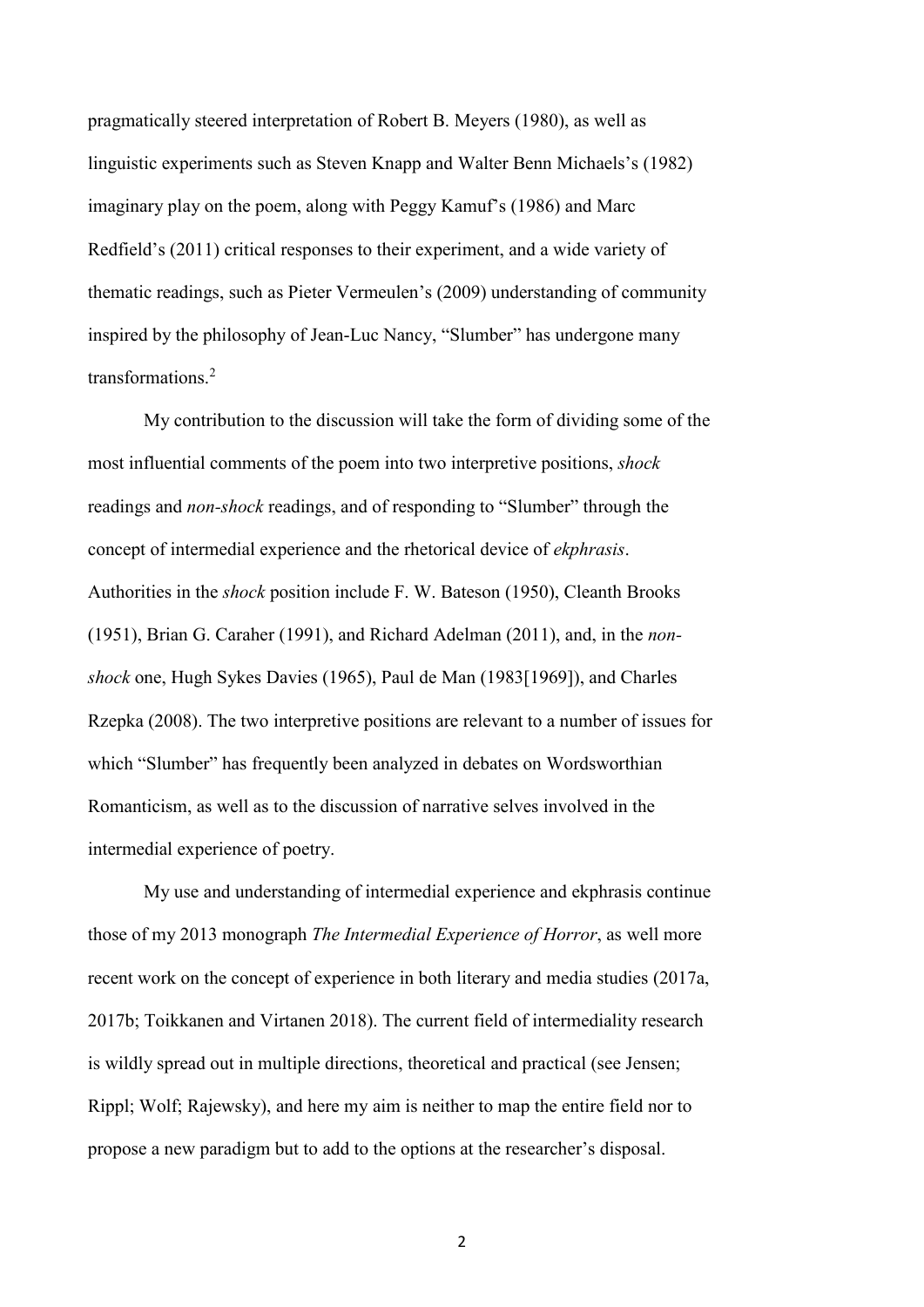My focus is on intermedial *experience* rather than on intermediality understood as, for instance, configurations or transformations that take place between two forms of art or media formats such as literature, painting, and video games. For the purpose, the concept of *medium* must be revised to refer, in the first place, to the five senses on which awareness and perception are classically founded — sight, hearing, touch, smell, and taste (see Hill; Classen).<sup>3</sup> When intermedial phenomena are grasped as rooted in this basic level, their experiential quality comes into full view and enables, within intermediality research, the study of experiences (and descriptions of experiences) that may be either real or imagined. What do readers see in their mind on reading literature, how do they experience the seeing, and how do they respond to the experiences described in the literature? The presenting medium of word turns into the visual medium and, in the process, affects the reader's intermedial experience in a medium-specific manner. Indeed, reading engages the other senses too, and "Slumber" could be analyzed, for instance, in terms of its haptic imagery ("The touch of earthly years") or its kinesthetic imagery ("Rolled round in earth's diurnal course"). However, the visual is accented here because an experience of seeing between dream and reality arguably preoccupies the poem's narrative self and spreads out.

The way in which the words of "Slumber" can turn into visual images in the reader's mind may emerge from the poem's rhetorical design. To account for it, I shall focus on the device of ekphrasis. Ekphrasis has traditionally been familiar to scholars as poetry about paintings and, since the 1990s, first as the verbal representation of a visual representation (see Mitchell; Heffernan) and, second, as a figurative transposition shifting a representational element between any two media (see Clüver; Yacobi). As I have argued elsewhere, in contrast to other rhetorical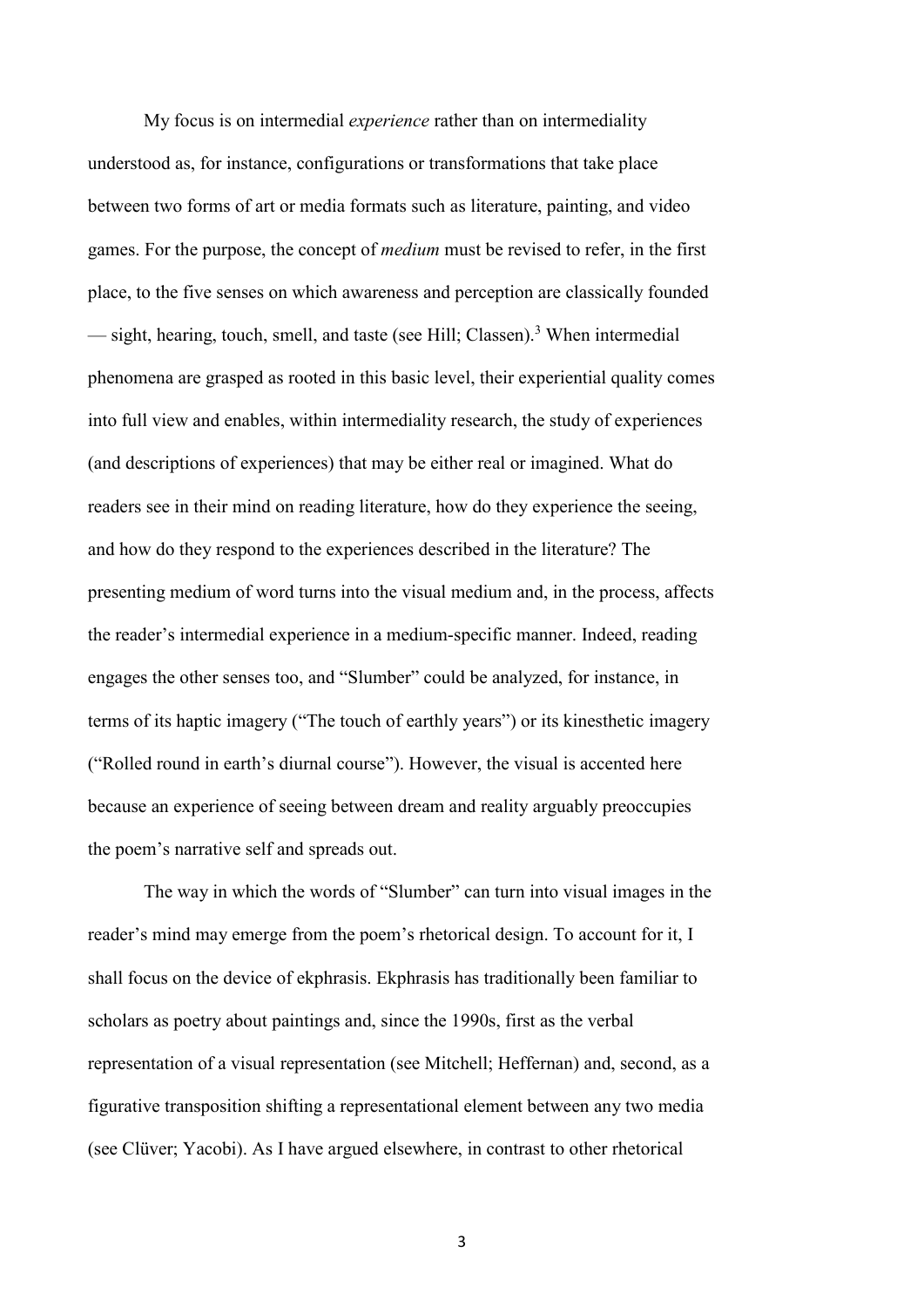devices such as *hypotyposis* whose function it is to make readers "see words," or to visualize the verbal, ekphrasis is charged with an interpretive demand.<sup>4</sup> What is the meaning of the visual image produced by the words read, and how does the reader (or possibly the narrator of a literary text) go on to make sense of the image that is there to be not just seen but also interpreted?

This article calls for a kind of visual reading that will not let the intermedial experience of poetry be reduced to an interpretive position. For even when such a position is not a fixed one, when it is sensitive to change from one reading to the next, each single interpretation consists of a narrative appropriation of the text by the reader. What does "Slumber" mean? Who is telling and/or writing the poem and how? What does the reader make of it? Who is the "I" at any point? Inevitable as such questions are, with each answer there always remains an excess of experience, something that is not part of the interpretation and cannot be exhausted by offering another. Becoming involved with the excess and reflecting on it will provide insight into how intermedial experience is constituted. In the readings of "Slumber," it has consistently been the empty space between the poem's two stanzas that has appeared to generate such excess.

Images that readers have seen in reading the poem, the narrative they have used to describe them in their own words, as well as the effect of the empty space on their responses, point to an intermedial experience and to the kind of significance one tends to assign to the poem's visual images. The images represent something — but what? Which narrative self is the source of their significance: the reader, the poetic I, or Wordsworth himself? What does the reading come to in terms of the selves involved? I argue that interpretive positions such as the "shock" and "non-shock" readings of "Slumber" can be viewed as ekphrases in which the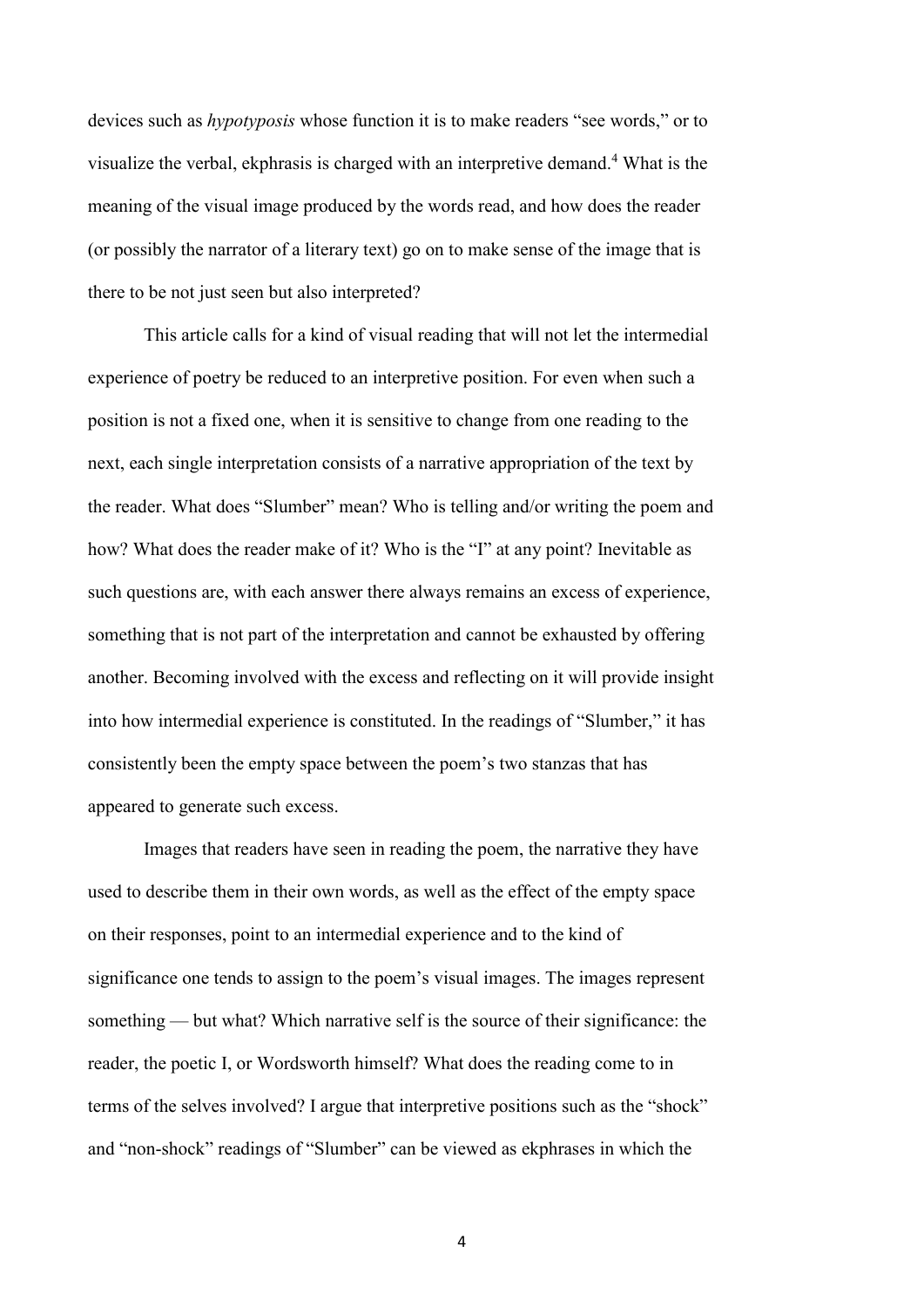reader verbally describes the images of the poem with the consequence of narrative appropriation. In taking sides, in a manner reminiscent of Stanley Fish's interpretive communities, the reading self reduces experience to an interpretive position, and so closes off the reading process subjectively into a private sphere that may or may not have public clout in the rhetorical contest between opposing sides. Studying the device of ekphrasis shows how reading as intermedial experience affected by empty space in "Slumber" both maintains and disrupts this sense of subjective closure.

# **"Shock" and "Non-Shock" Readings**

As noted, readings of "Slumber" have frequently found the empty space between the poem's two stanzas highly important – in terms of meaning as well as textual detail. What is the relationship between the visual imagery in the first stanza (dreaming about a "thing") and the visual imagery in the second stanza (observing "rocks, and stones, and trees")? The "shock" readings (which do not necessarily agree with one another) can be identified through an emphasis on the gap as a transition from one experience to another between the two stanzas, whereas the "non-shock" readings (which may find themselves in agreement with some of the "shockreading" interpretations) regard the poem as an ongoing state of the mind that, the gap notwithstanding, conveys an uninterrupted experience.

#### *"Shock"*

Bateson's and Brooks's famous "shock" readings of the early 1950s, as accounted for by Hirsch, differ in their interpretations of the gap between the two stanzas. Whereas Bateson sees the poem's ultimately "pantheistic magnificence," Brooks feels the "lover's agonized shock" at the "most powerful and horrible image" his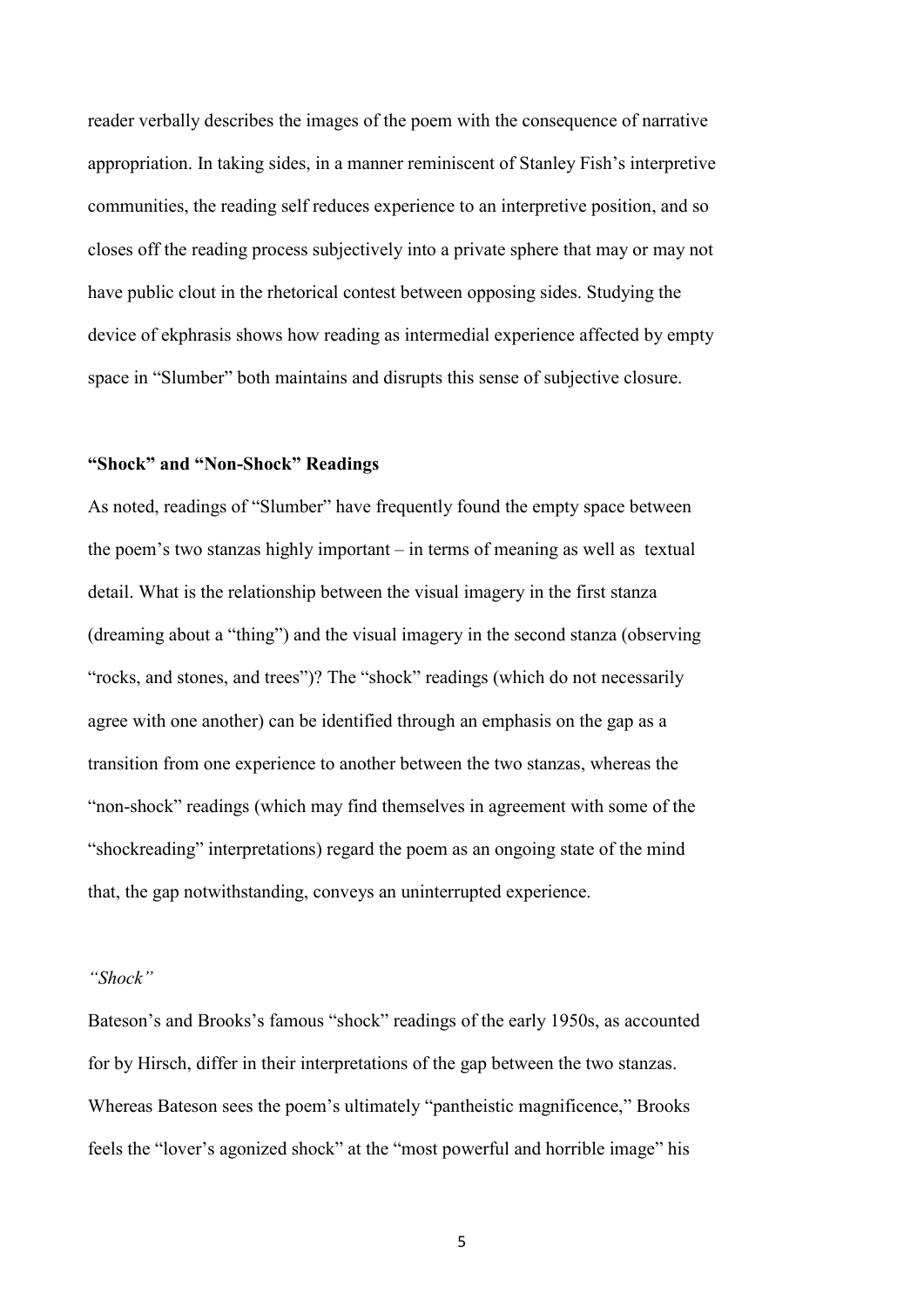sight is confronted with at the end (Hirsch 471–72). Brooks explicitly affirms that the transition between the two stanzas creates a "shock," but Bateson's jubilant reading also emphasizes the gap as a transition from one experience to another something important occurs in that empty space, one that shocks and transforms the intermedial experience. For Bateson, the transformation finally results in a positive reconciliation; for Brooks, the dream ends in agony and horror for the masculine poetic I.<sup>5</sup>

The most extended case in support of the "shock" reading of "Slumber" must be Brian Caraher's book-length study. His pragmatic approach to reading literature is one that, aware of its own activity, seeks "a closure to our experience when it achieves a distinct and self-sufficient character" (23). Caraher continues: "The closure is not of necessity always the end or result that one desires, nor is the course of an experience always pleasing" (23). Caraher, in other words, agrees with the above point on the similarity of Bateson's and Brooks's positions because both of them bring about closure, even if with different affective effects. He then proceeds to stake his own claim about Wordsworth as "a Romantic fantast at deadly play" (62) who, in "Slumber," shocks our attempts to place the poem's images in a definitive interpretive context. For Caraher, in the spirit of Deweyan pragmatics, the reader does well to step back, recall their contextual conditions in interpreting any literary text, and adjust to the shock. This is because "[c]ultures inscribe habitual selves within their structured fabrics" (236), and so it is the culture the reader inhabits that closes off the way in which a text can be experienced. Narrative selves vary from one reading to the next and are shocked by a cultural system that is put into place by those very selves seeking to recognize themselves in it. The poem becomes, in a manner of speaking, a reflection of the reader's life situation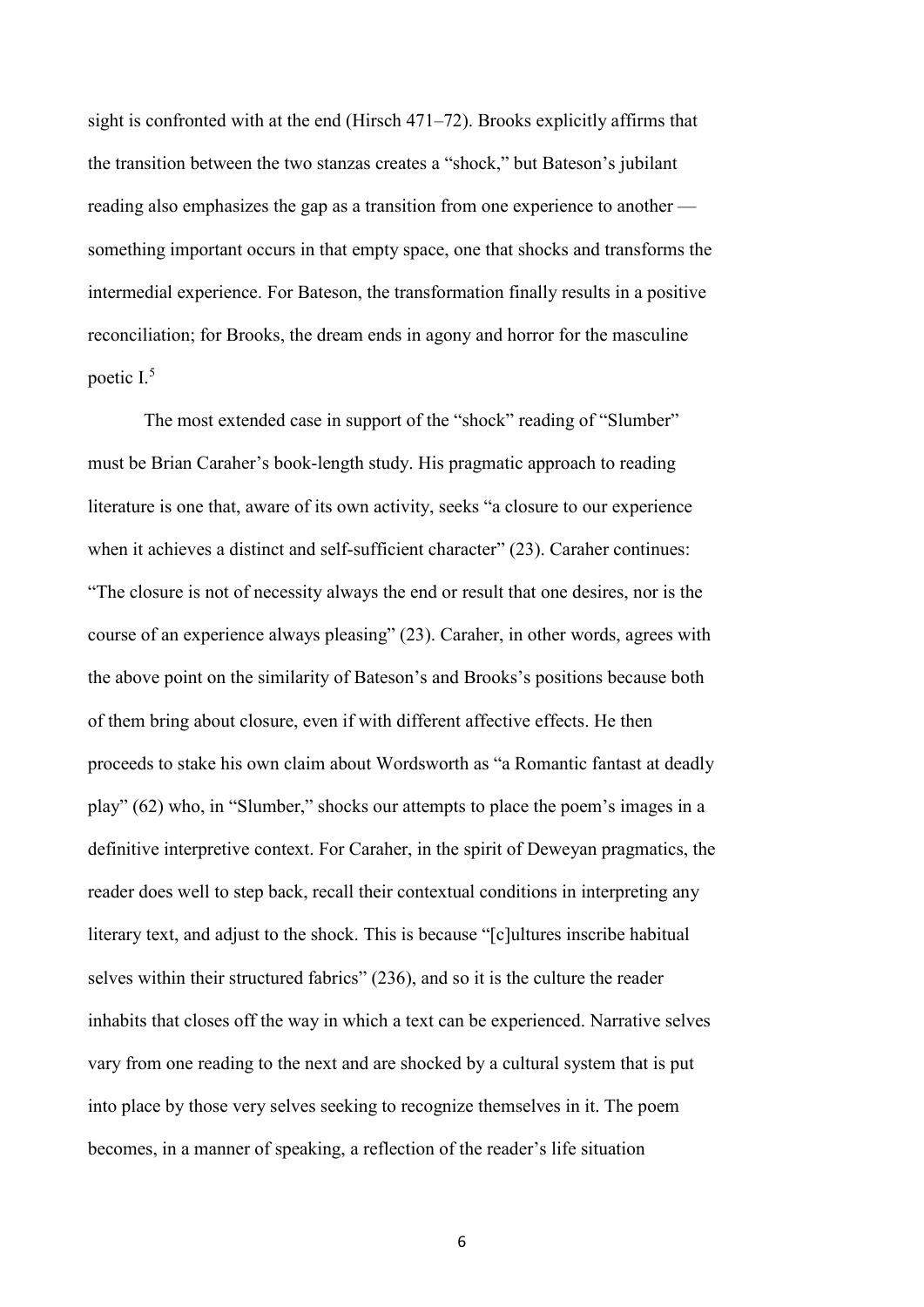appropriated by its own cultural vagaries. As suggested by Bo Pettersson (), Caraher's pragmatics can end up placing too much emphasis on readers reading themselves.

The difference between Caraher's reading of "Slumber" and those of Bateson and Brooks is his acceptance of a textual detail originally pointed out by Hugh Sykes Davies. The "she" who first comes into view in line 3 may refer to "my spirit" in line 1 and not to the elusive "Lucy" after whom the five poems in the Lucy sequence have been named.<sup>6</sup> In turn, one might ask, if "she" is not Lucy, do we need to think of the "I" as Wordsworth himself? While Keats would have said yes (as in his letter to Richard Woodhouse in October 1818<sup>7</sup> ), the textual surface of "Slumber" makes no such demand, and allows the reader to overrule biographical or psychoanalytical readings. Caraher goes on to critique Davies's reading of the poem for "fail[ing] to take into account the surprise or shock that occurs in the second stanza of 'A Slumber' when the present-tense verbs alert a reader to a significant temporal displacement" (34). Yet it must be noted that, in disagreeing with Davies, Caraher actually draws a link between the "shock" and "non-shock" readings. In both camps, the critical finger invariably points at the juncture between the empty space separating the stanzas and the change in the poem's grammar and diction.

Richard Adelman has endorsed Caraher's "masterful treatment of the poem's syntax" to explain his own understanding of "Slumber," the gap included. For him, the poem's meaning is author-oriented as the playfully creative Romantic thought of Cowper and Coleridge — or "idle thought" (Adelman 101) — is redefined and transformed into something much more serious in Wordsworth: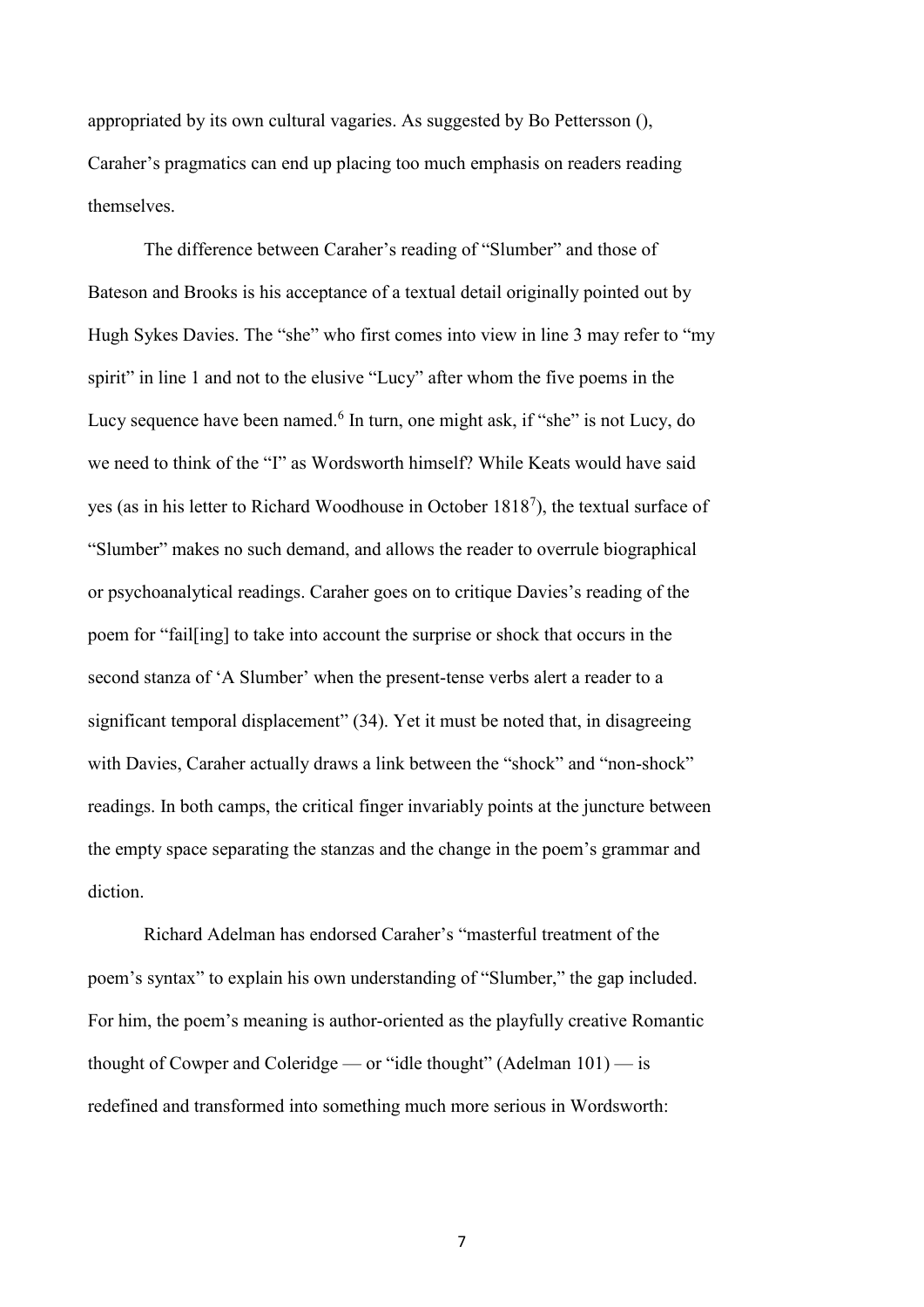Where Cowper and Coleridge portrayed the possibility of redefinition in the image of one object [creative thought as "a single fire or the idea of a gale"], "A Slumber" considers redefinition by death. . . . Wordsworth's idle reverie passes beyond specific physical danger to categorically invoke death, and burial, as a physical reality. What was localized and therefore containable in Cowper and Coleridge, is rendered conceptual and universal by Wordsworth. (102)

Turning to this "realm of philosophical gravity" (103) in which "Slumber" comes to represent "an examination of the dangers of idle thought" (104) rather than a playful fancy, Adelman places himself squarely in the "shock" position with Brooks, Bateson, and Caraher. The difference in perspective lies in the severity and scope of the threat posed. Whereas Brooks and Bateson deal with private loss and gain and Caraher with reader pragmatics, Adelman interprets the poem by dissolving its significance into the public. He releases the intermedial experience of "Slumber" from readings bound to the fate of the Lucy figure and the poetic I, and from the dreams of individual readers in general, and raises it to philosophical shock death is the final state of idle thought for authors and readers alike. The near-cosmic terror of the second stanza overwhelms the personal distress of the first, enforced by the poem's empty space. Adelman's tone is certainly unsettling and adds further anxiety to most "shock" interpretations.

## *"Non-Shock"*

In "To Be a Thing" Rzepka wonders why no critic has endorsed Davies's "carefully reasoned and supported argument" that there is no shock or transition from one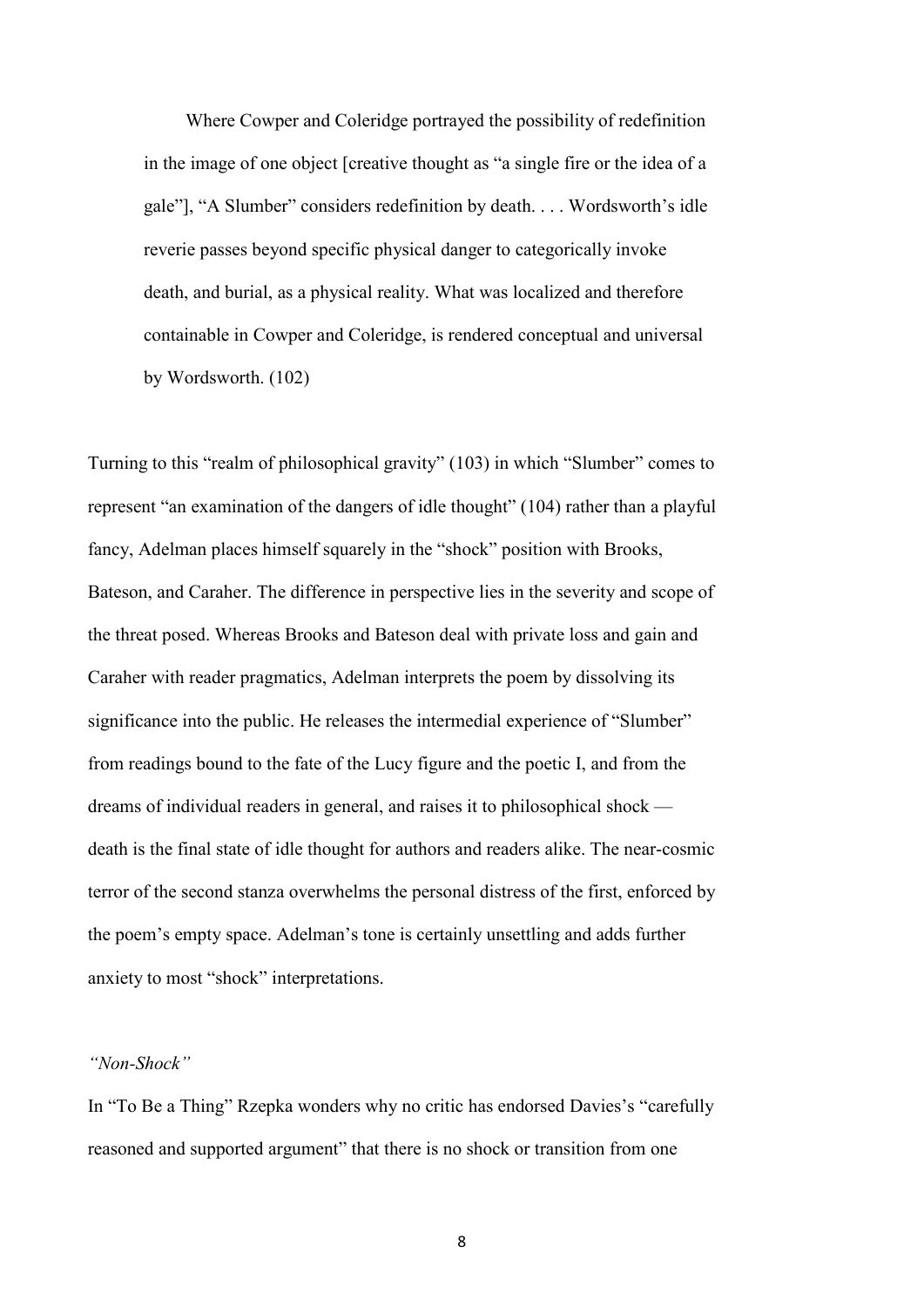experience to another between the two stanzas of "Slumber" (57). In 1965, Davies interpreted the poem "as expressing a distinctive, trancelike state of mind" that makes the poet's "observing 'spirit' and what it observes a single, transcendental unity" (Rzepka 56). However, says Rzepka, Davies was left unsupported in this reading. The reason for this, as noted by Caraher above, was that Davies overlooked the "significant temporal displacement" that takes place in the poem (Caraher 34). Why is the first stanza written in the past tense and the second in the present? For the "shock" critics, the poem obviously describes two separate experiences; they attempt to read them together and reconcile them in one way or another, according to their respective interpretive schemes (whether reader pragmatics or authororiented philosophy). But how can a poem that contains such a gap be said to describe an ongoing state of the mind?

Rzepka's answer is the suggestion that the shift in tense may mark a broadening of perspective on the original event, a realization of its true meaning. While time has indeed passed, he argues, it does not follow that the initial experience will have changed into a different one through shock. Instead, the initial experience has been developing into a more mature version of itself. Rzepka is not arguing that interpreting "Slumber" as an ongoing state means that the two points in time marked by the shift in tense are simultaneous but that the present experience being described (recollecting the past in the first stanza, meditating on the present in the second stanza) *contains them both*. For him, as it occurs, the overall effect is not one of "shock" but "non-shock," and the intermedial experience afforded by the poem is reassuring rather than desperate. Rzepka's idea is based on the Heideggerian terms of "thing" and "gathering." In his vision of continuity, the "spirit" of "Slumber" is literally a thing gathered as the living material being of the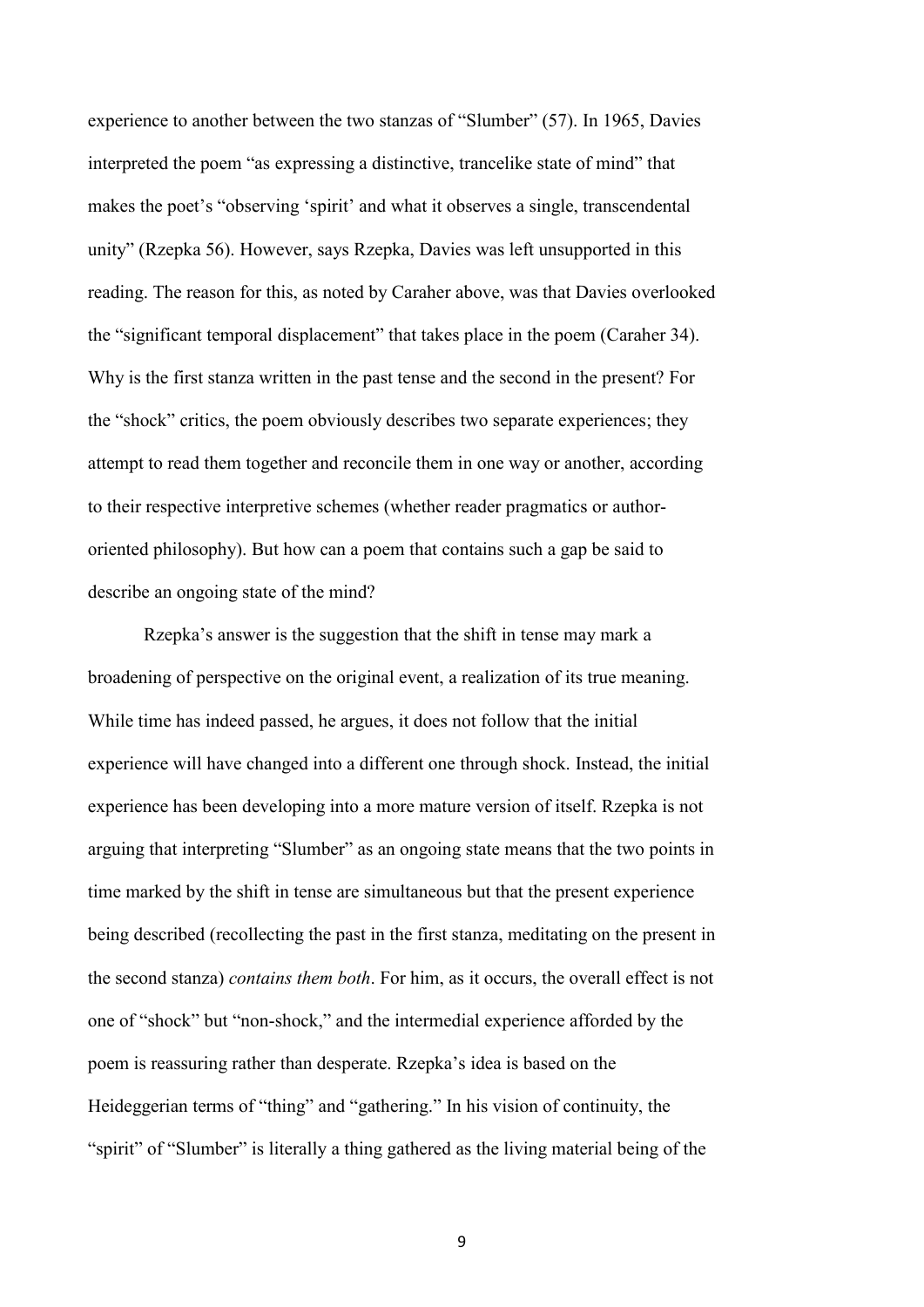human body instead of its death or Cartesian imprisonment in the flesh. This signals an organic unity growing in awareness that exceeds dualistic boundaries.<sup>8</sup>

Rzepka also touches on de Man's treatment of "Slumber," and at first it might appear that he is not siding with it. This is because de Man does not refute the Lucy reference and does not engage with Davies.<sup>9</sup> However, one can argue that, as de Man understands Wordsworth as "one of the few poets who can write proleptically about their own death and speak, as it were, from beyond their own graves," in de Man's reading the pronoun "she" is "large enough to encompass Wordsworth as well" (de Man 225). In this poetry, according to de Man, the figure of the author imaginatively consists of all the deictic references made under its name, and so it does not matter (as Keats would have concurred) who apparently speaks because it is still Wordsworth's voice that reverberates throughout the intermedial experience of "Slumber." Consequently, as "the poem is written from the point of view of a unified self that fully recognizes a past condition as one of error and stands in a present that, however painful, sees things as they actually are" (ibid., 224), de Man's interpretive position interestingly resembles Rzepka's. It could be understood as one in which the shock of inevitable temporal progression matures into an uninterrupted experience of all-encompassing subjectivity. Wordsworth the poet, as the narrative self whose presence saturates everything he writes, resigns his own mortality to nature in order to *see himself in all natural things*, that is, in the "rocks, and stones, and trees" of "earth's diurnal course." For de Man and Rzepka alike, the poem describes an ongoing state of mind because its interpretation in this manner does not require the reconciliation of two separate experiences — there always is just the one experience. In transcending shock and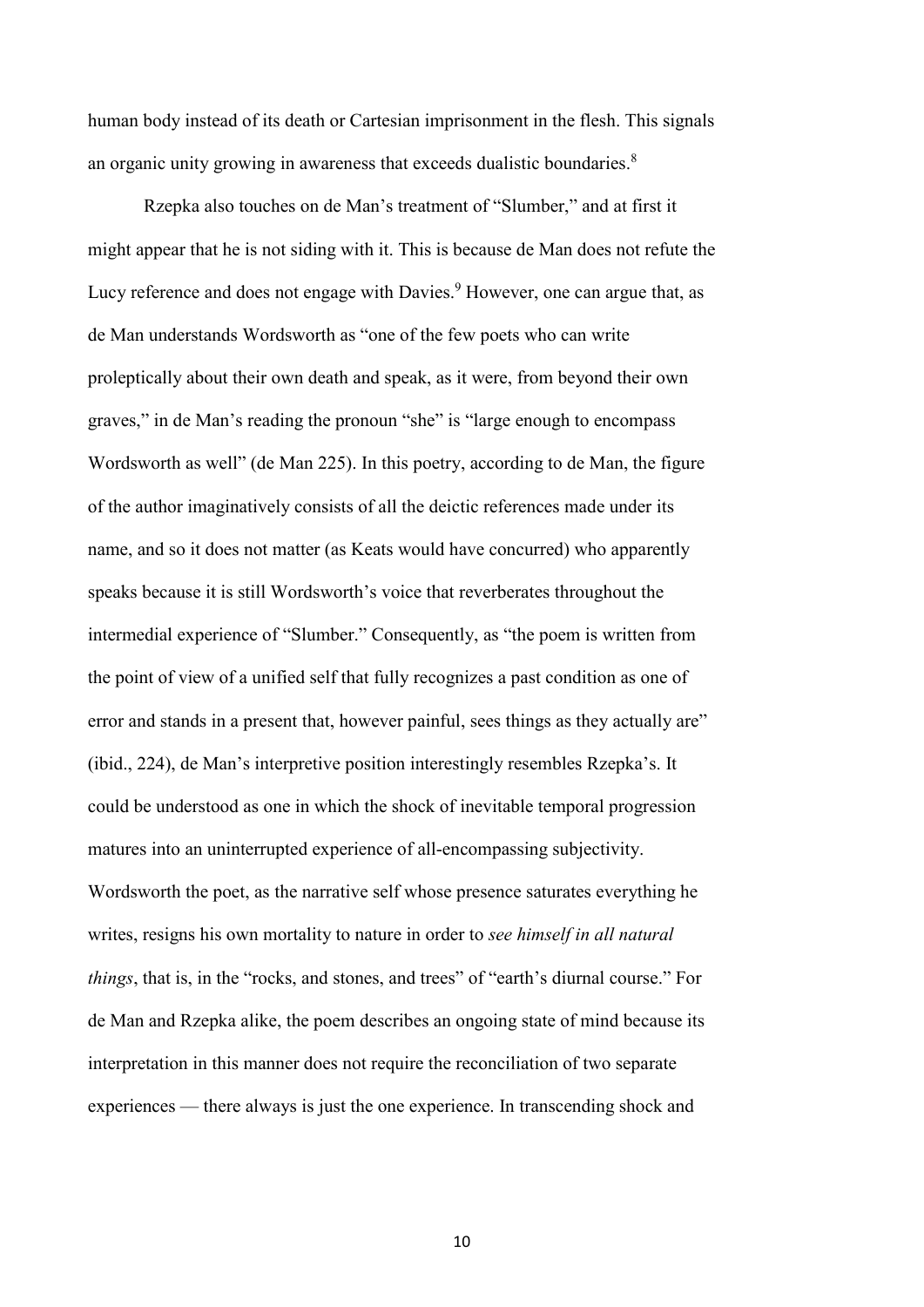the finality of death, as well as the poem's empty space, the two readers gain a sense of interpretive stability and subjective closure.

## **Intermedial Experience and Ekphrasis**

I claimed in the beginning of this article that intermedial experience is not to be reduced to an interpretive position because with each interpretation — or narrative appropriation of the text by a reader — there always remains an excess of experience that is not part of any interpretation. What definition of experience can the reader then operate with, unless one is to admit defeat and regard excess as the unthinkable and unsayable "immediate" dimension of experience? Martin Jay has defined the concept of experience in the following way:

"Experience," we might say, is at the nodal point of the intersection between public language and private subjectivity, between expressible commonalities and the ineffability of the individual interior. [It is] something that has to be undergone or suffered rather than acquired vicariously. (Jay 2005: 6–7)

According to Jay, experience takes place where the public (social and cultural language) and the private (speechless selfhood) meet, and it cannot be sustained second-hand, or through someone else undergoing it. Moreover, because any experience involves both the public and the private to some degree, there can be no exclusively public or private experiences at all. Indeed, because the ideas of "public language" and "private subjectivity" are linguistic constructions, they do not exist as such in their own separate realms but only in the tension between them. When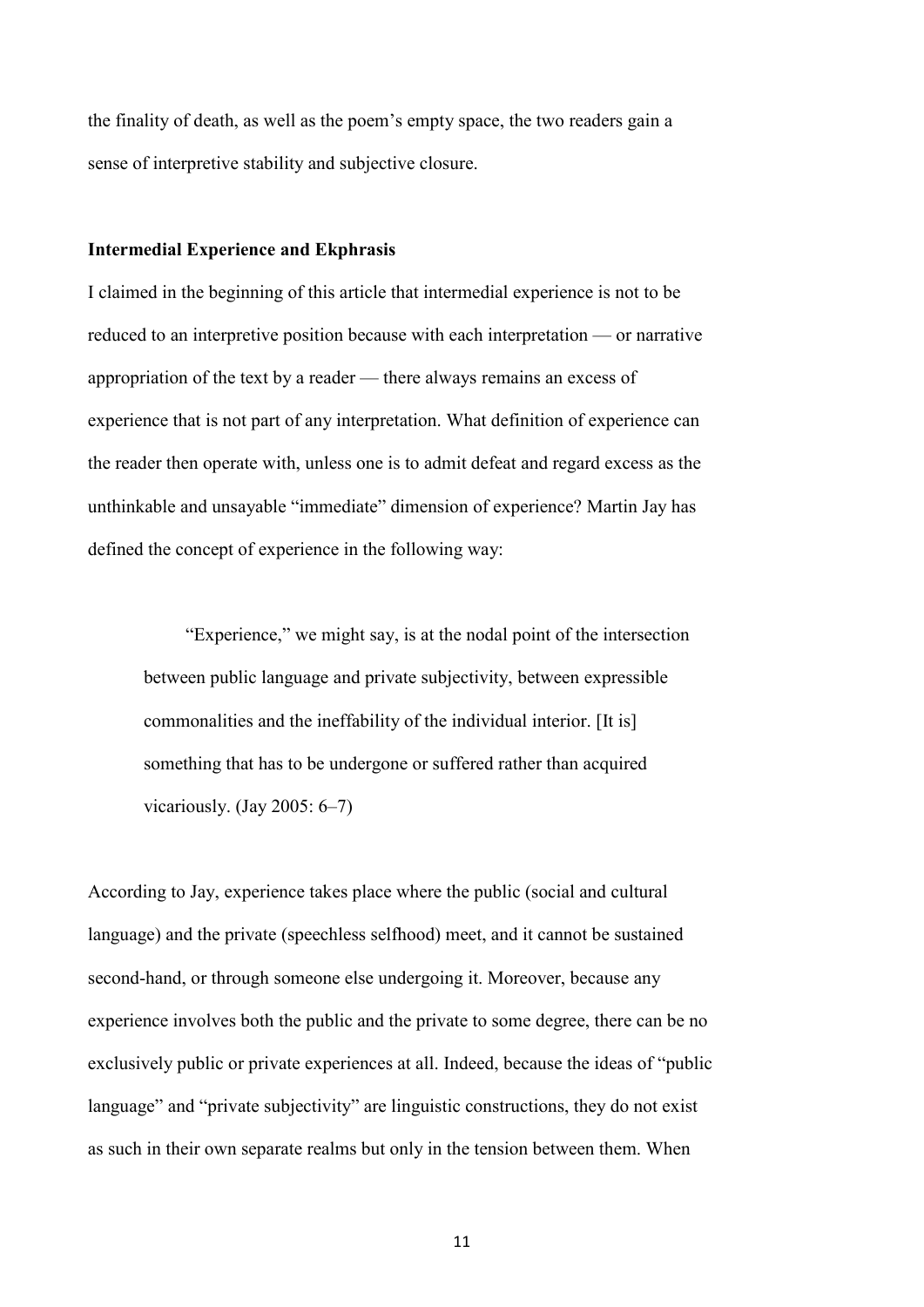someone tells themselves "it is I who is having this experience," they confirm their subject position as distinct from other positions and close off the experience into a private sphere. In the case of reading a literary text, doing so gives rise to individual interpretations — of "my" reading against any other. For Caraher, this is the point of any pragmatic effort to read and, in taking sides, what follows from this reduction of experience is the public rhetorical contest of conflicting interpretive positions.

By contrast, I would argue that in the very act of thinking that "it is I who is having this experience" the reading self is no longer undergoing a private experience. In thinking about the experience, the private matter has already become a public abstraction assigned to an imaginary agency — that of the "I." The reading is linguistically confiscated by an expressible commonality speaking in its name from the inside. There is nothing that one can do to avoid this happening. Whether one reads to produce the most convincing interpretation possible, professional or non-professional, or whether one reads to enjoy the text in the solitude of one's innermost being, the linguistic confiscation has taken place. In this sense, academically theorizing about a text or experiencing it "raw," without speech or critical prejudice, do not inherently differ from each other: they go through the same cognitive mechanism.

What does my (possibly Hegelian) argument entail, in effect? If it is indeed true that the experiencing I is a mere placeholder for the experience being undergone, it follows that one cannot simply expect the involved self to explain, or refuse to explain, the experience. One must look at the means by which the intermedial experience specifically comes into being, that is, at the medium of the presentation. In the case of "Slumber," the presenting medium is word. In reading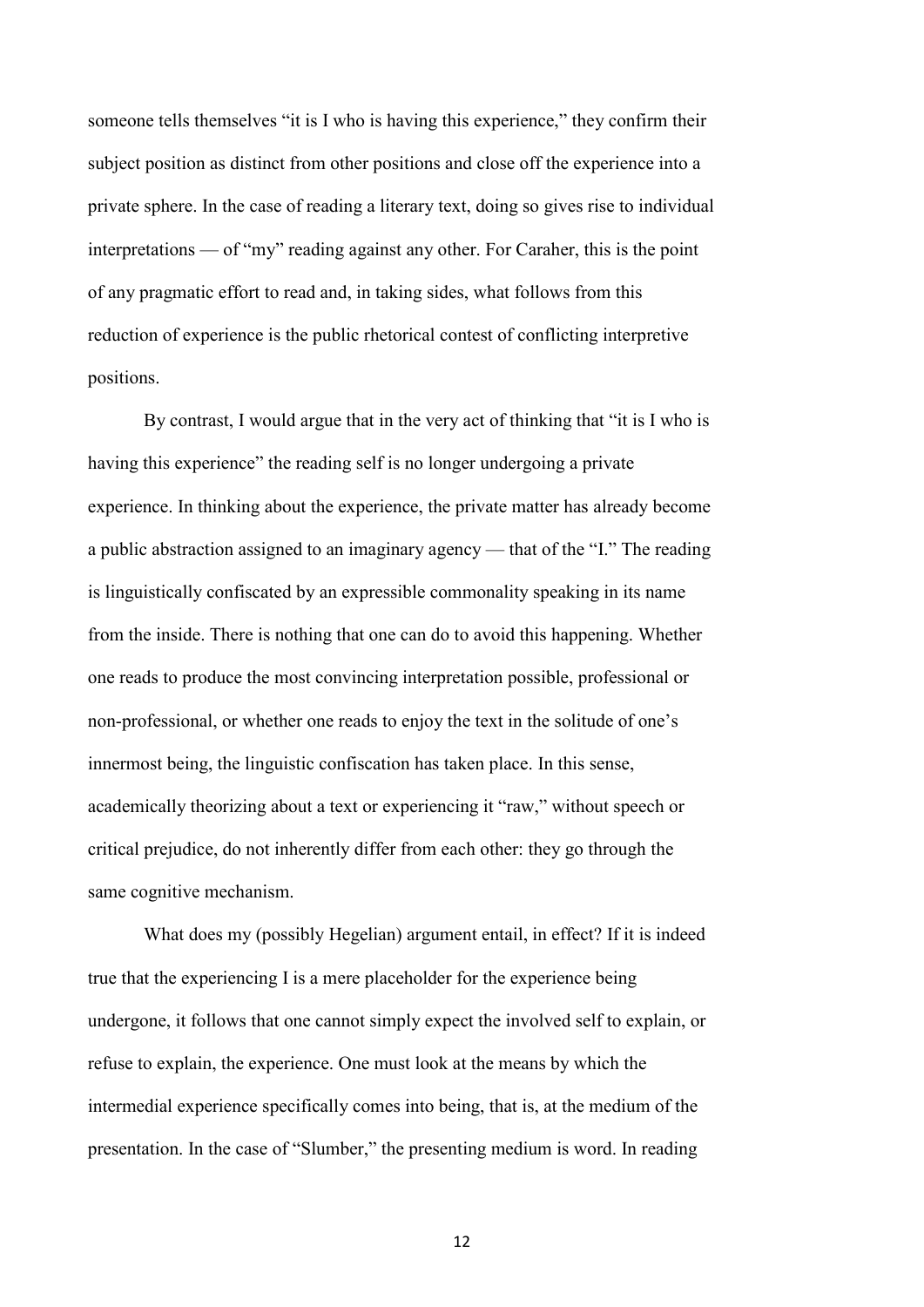the poem, the word turns into the visual medium and, in the process, affects the reader's intermedial experience in a medium-specific manner. The imagined visual images waver in and out of the reach of the poem's different "I"s, through and across the gap — or, perhaps, the "nodal point" in Jay's terms — between the two stanzas. The experience that the reader undergoes simultaneously, as it were, with the experience described in "Slumber" is intermedial in nature. When the words vanish into the poem's empty space, the intermedial experience of reading the poem is disrupted and, once the words return in the second stanza, the reader must respond. How to verbalize this non-verbal excess? Was the poetic I transformed by the sudden disruption? Does the reading I even possess the authority to answer that question? The "shock" and "non-shock" readers of "Slumber" have endeavored to interpret the excess of their reading experiences to produce their own respective narratives.

The rhetorical device of ekphrasis can help to clarify this process. Word is the specific medium of the presentation of Wordsworth's poem, and, in most readings, its two key visual images have to do with dreaming about a "thing" (who or what is it — "she," spirit, or Lucy?) and observing the "rocks, and stones, and trees" of "earth's diurnal course." If the reader gleans the words of "Slumber" as describing either a transformative or a transcendental experience for the poetic I, based on figurative transposition, in reading the poem one re-enacts the experience, sights the "thing" and the "rocks, and stones, and trees," and interprets the visual images accordingly ("This is who 'she' is and what 'earth's diurnal course' means"). In other words, as a result of one's intermedial experience of poetry, one produces an ekphrasis that is conceived of as the public fruit of the reading I's private labor. The reading I has successfully represented in words what the poem's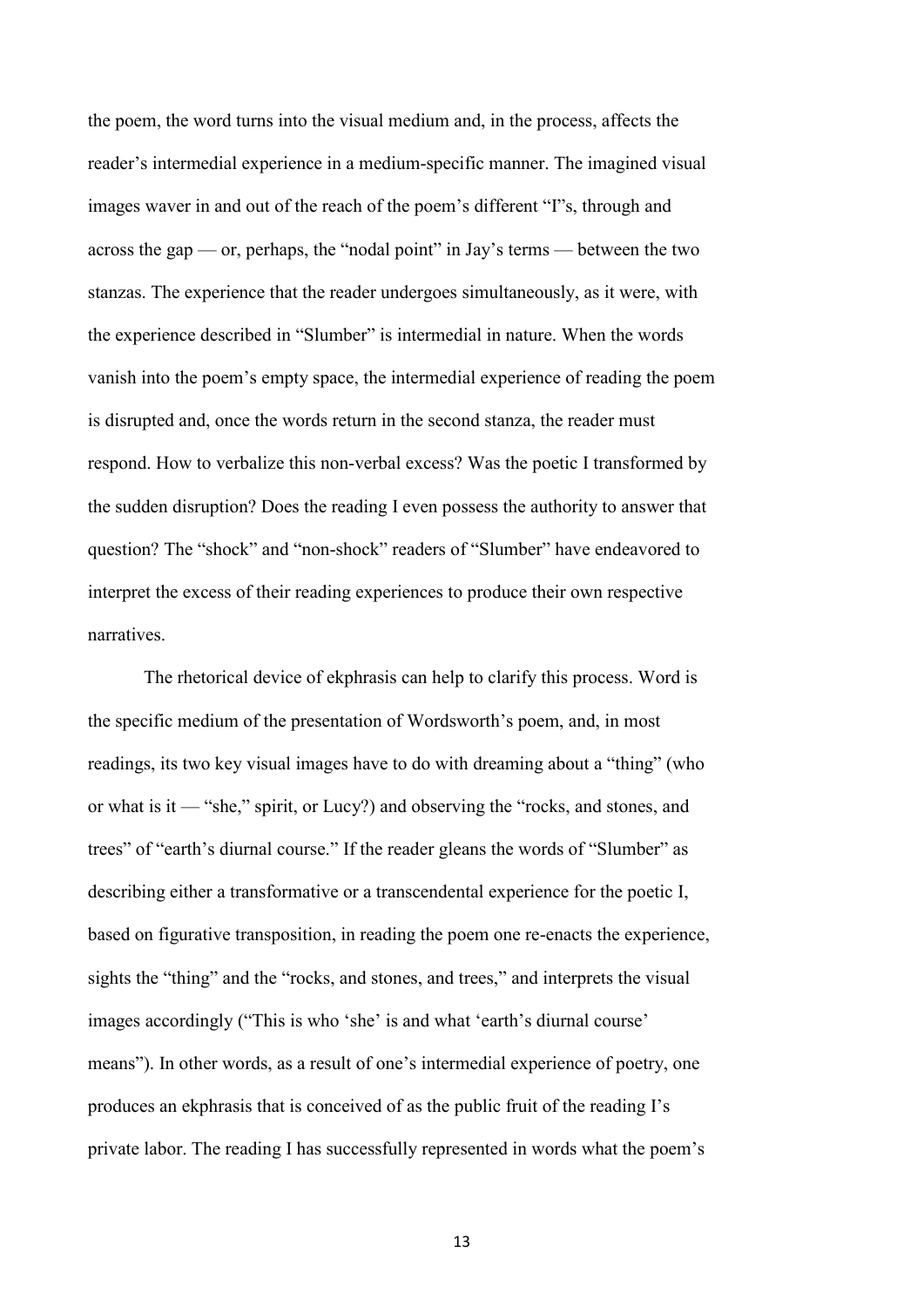images represented for the poetic I, or, perhaps, Wordsworth himself. Then again, even if the reader deflected any life-changing experience, "shock" or "non-shock," for the poetic I beyond the textual surface of the poem, one was yet bound to produce an ekphrasis — the verbal representation of the reading I's experience of what the poem's images represented for us as the readers of "Slumber." In this case, the end result might be pragmatic, but the intermedial process and cognitive mechanism that have given rise to it and have led to the result would remain unchanged. There is a sense of interpretive stability and subjective closure in how the poem's meaning is perceived.

If the reading process usually tends to pan out in such a way, what particular insight can one gain through an analysis based on intermedial experience and ekphrasis in Wordsworth's "Slumber"? Reading the poem in this rhetorical fashion exposes the kind of significance readers have assigned to its key words turned into visual images; it also brings out the excess of intermedial experience that is not part of any interpretation. Ekphrasis is charged with an interpretive demand that is distinct from other rhetorical devices; it is geared toward the meaning of the visual image produced by the words read and, in turn, toward the matter of the narrative selves involved in the intermedial experience of poetry.

An ekphrastic diagnostic borrowed from W. J. T. Mitchell will further demonstrate the merit of the exercise. In *Picture Theory*, Mitchell identifies "three phases or moments of realization" that are related to one's fascination with imagined images (152). The first phase is "ekphrastic indifference," or the realization that images conjured up by words will never be real in the manner of visual images: "A verbal representation cannot represent — that is, make present its object in the same way a visual representation can" (ibid.). The second phase is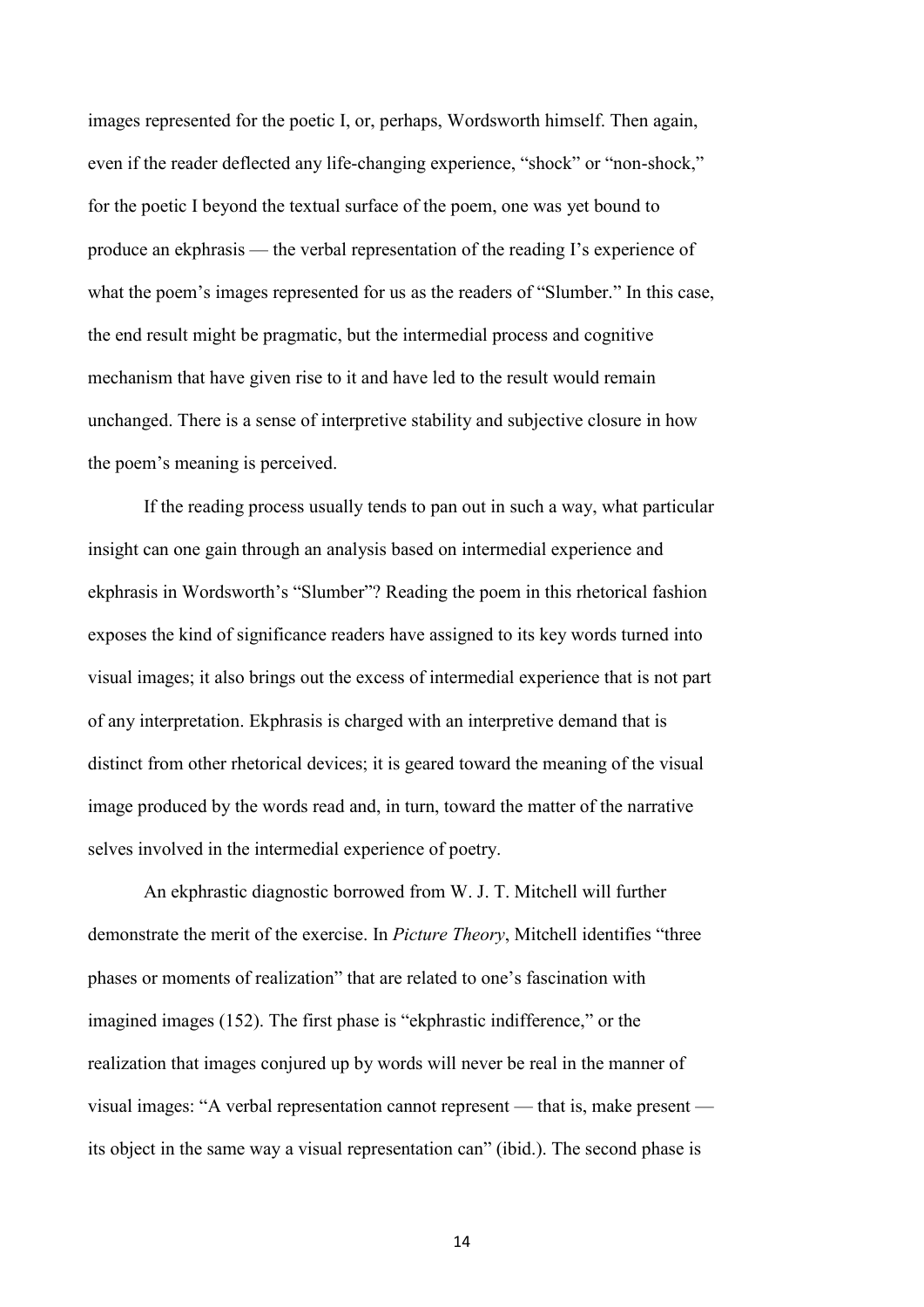"ekphrastic hope," or the moment when "the impossibility of ekphrasis is overcome in imagination or metaphor" (ibid.). It is the magical instant when one suddenly imagines that art and poetry are endowed with the power to make unreal images come into being, more real than reality itself, on a transcendental plane beyond the realities of this world.<sup>10</sup> The third phase is "ekphrastic fear." Here one encounters "the moment of resistance or counterdesire that occurs when we sense that the difference between the verbal and visual representation might collapse" (154). If the gap between the two media at odds with each other were ultimately bridged over, and the image became as one with the word, it might well turn out to be something one never wanted. In some Romantic cases, the consequences could be mild, such as spoiling the surprise or exhausting a mystery in the manner of Ann Radcliffe's *The Mysteries of Udolpho* (1794), which returns the reader to the phase of indifference. In other cases, such as Shelley's "Ozymandias" (1818), the mystery is suspended in timeless desolation, whereas in Keats's "Ode to a Nightingale" (1819), the desire to transcend mundane life brings about a last-minute jerk back into reality. Then again, the consequences could, at their worst, result in the kind of visionary insanity epitomized by the strange old sailor of Coleridge's *The Rime of the Ancient Mariner* (1798).

If one uses Mitchell's method to make sense of "Slumber" and considers some of the poem's previous readings from either camp, it could be argued that Caraher's pragmatic approach is well in line with the first phase, that of ekphrastic indifference. "Slumber" is simply a poem to be interpreted in the reader's context, contingent on changing cultural conditions, not on any meaning hidden deep in or between the verses. Then again, it can be confidently argued that even if many "shock" and "non-shock" readers of "Slumber" differ excessively in their takes on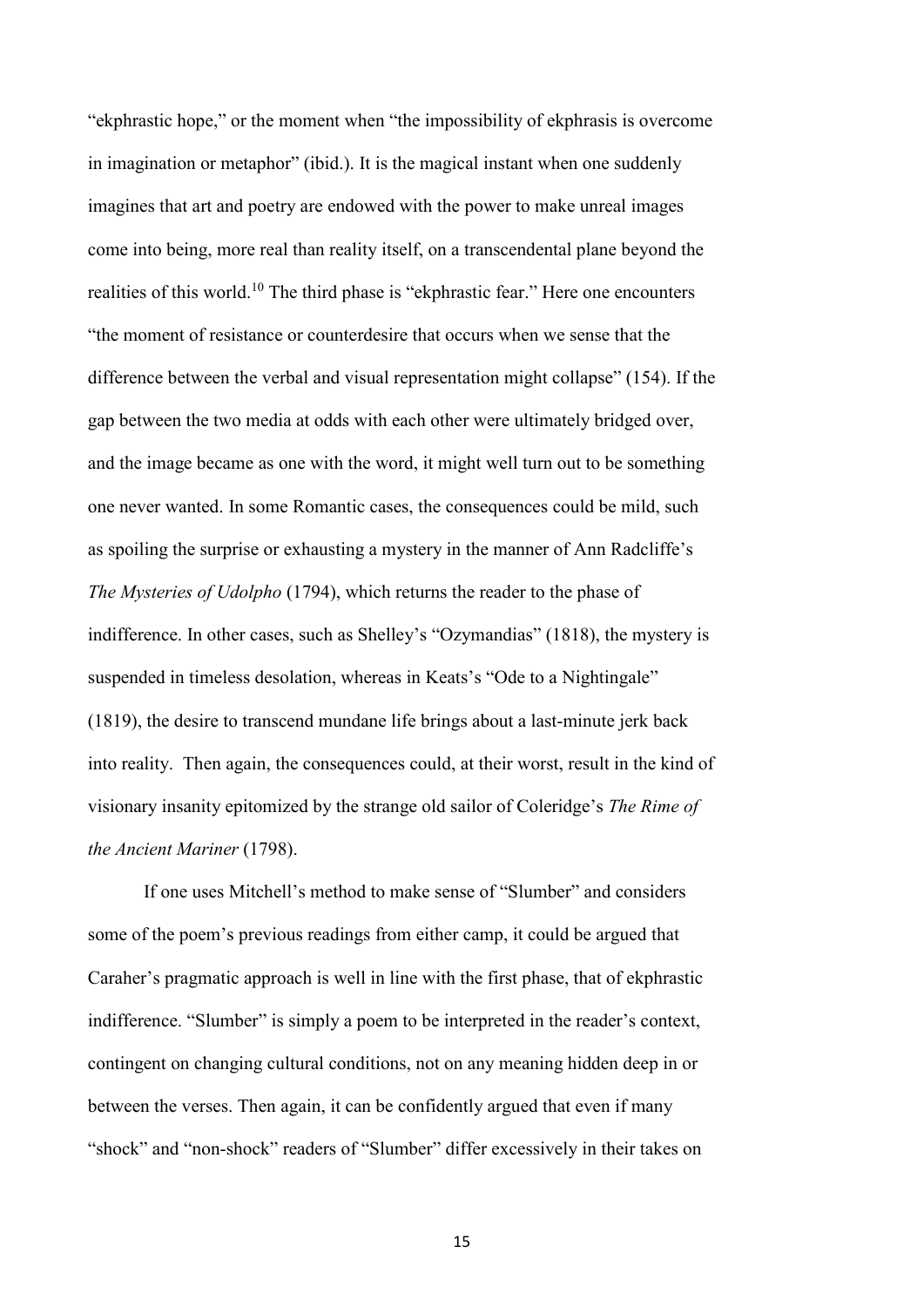the empty space between the poem's two stanzas, they do so in the ekphrastic hope of uniting the poem's words with its images. Regardless of interpretive camp, this hope is particularly pronounced in Bateson with his celebration of nature's glory, and in Davies with his vision of transcendental oneness. It could also be claimed that although Brooks stresses the terrifying experience of the poetic I, his is still a hopeful reading of agonistic heroism, and it is not wrong to say that Rzepka, in his Heideggerian gathering of the poem as organic awareness, yields high hopes for its future.

The two readings in which I find analogies to ekphrastic fear are Adelman's and de Man's. Because Adelman interprets "Slumber" in a manner that tears it away from the individual reader, dissolving its significance into the public, the universal death implied by Wordsworth as understood by Adelman is frightening enough to make the reader want to look away from the poem, to separate the words from the images and reassert the gap. Of course, one could argue that Adelman's nihilistic reading of near-cosmic terror is, indeed, only the reverse of Davies's transcendental vision. However, the difference between them in terms of the three phases of ekphrasis is that whereas Adelman, unlike Davies, is recommending active philosophical caution, or skepticism. Davies seems to dive into the dreamy reverie of "Slumber" headlong.

Then again, although de Man seems to support the view that the poem conveys an uninterrupted experience of all-encompassing subjectivity — and also the idea that, in a deadly fashion, the author Wordsworth succeeds in what he sets out to do — the reader never enjoys the same privilege. It comes at too high a cost. Across the poem's empty space, the reader remains at a distance from all the figures involved, Wordsworth, the poetic I, the enigmatic "she." Whereas for de Man the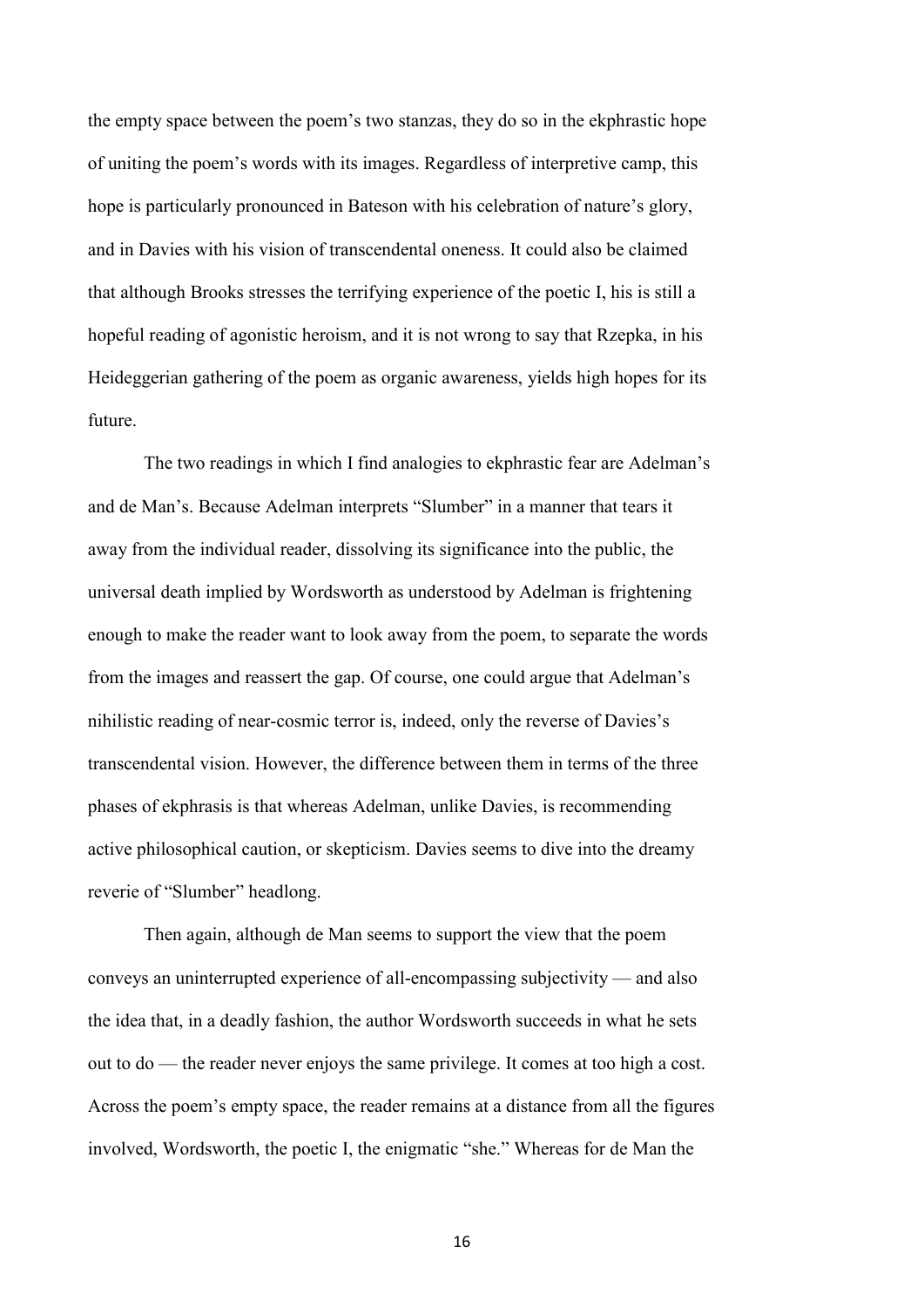author falls prey to his own imaginings, and writes from beyond death, the reader avoids such fate, remaining outside the poem. The reading I realizes that one is forever separate from the poetic I — that the words and images experienced by one figure will not match the words and images experienced by another figure, real or imagined. The desire for shared experience remains, however. If Wordsworth could have it, why could not I? Beyond the comfort of conflicting but stable interpretive positions afforded by other readers, the intermedial experience of this urge harasses the reader with excessive promises that go unfulfilled, while at the same time it disrupts the sense of subjective closure and maintains an ongoing loop of ekphrastic phases.

#### **Twisting the Image**

When intermedial experience resists reduction to an interpretive position, the process of reading is brought into focus, and the reader becomes involved with the excess of their reading experience and can note the means by which the intermedial experience of poetry comes into being. As I have argued, study of the workings of ekphrasis helps us to understand how reading as intermedial experience both maintains and disrupts the sense of subjective closure, the sense of "my" reading against any other, and how it may fare in the public rhetorical contest of conflicting interpretive positions. The matter of the narrative selves involved in the mediumspecific environment of Wordsworth's verbal art comes into focus.

Ekphrasis aside, Mark Jones has expressed a similar thought about the long catalogue of responses to the Lucy poems: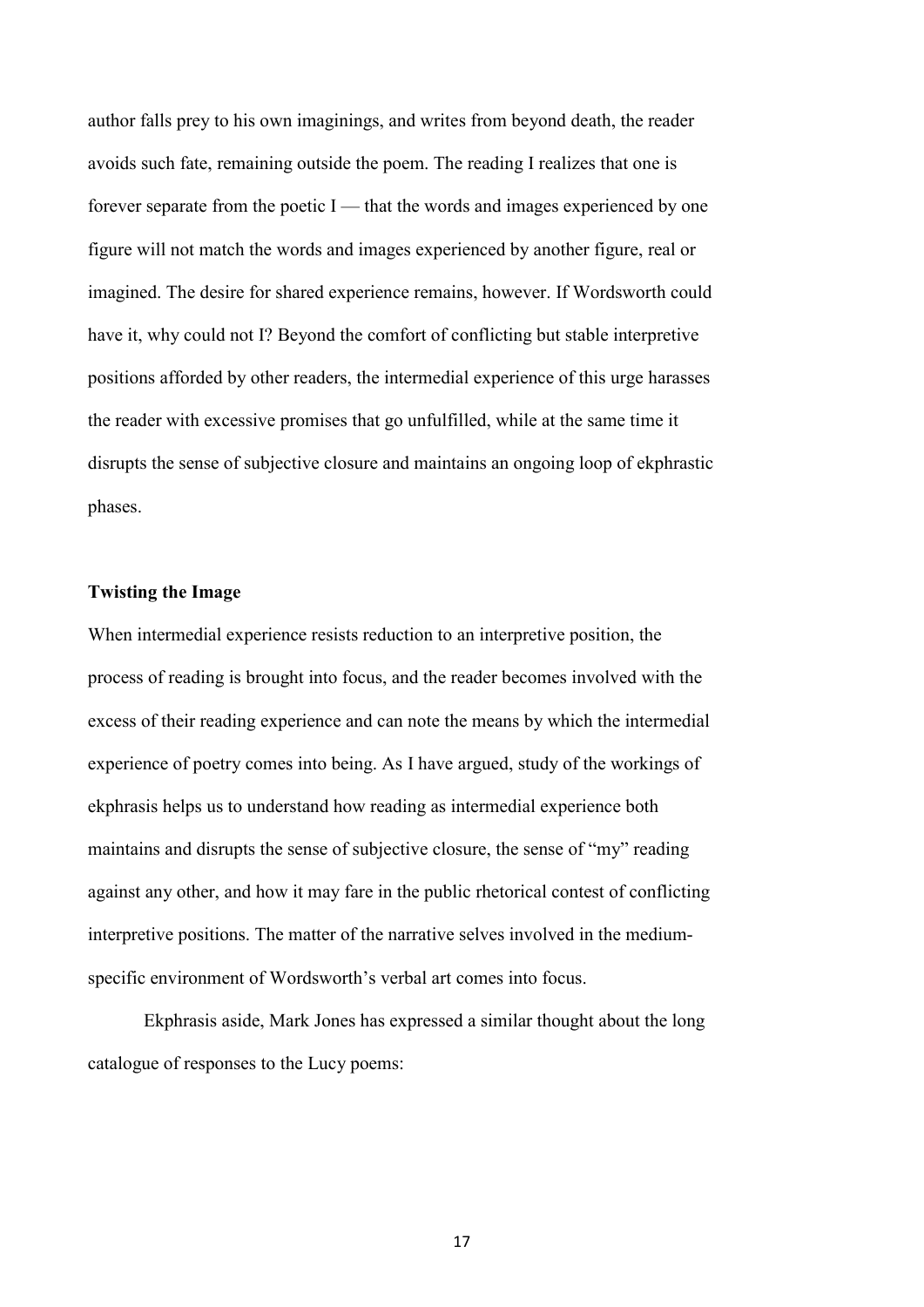[H]ow and why does [Wordsworth's] poetry create the complexities that seem to demand simplification? And how and why do critics repress this complexity — that is, not only in interpreting, but also in denying the extent to which the poetry demands interpreting in the first place? (97)

Jones claims that the theoretical frames within which the Lucy poems have been interpreted have operated from "predictable institutional categories" (98), foregoing and containing the peculiar intricacy of Wordsworth's work. As his own contribution, Jones stresses the "dialectical romantic symbol" as the key figure by which the reading could be done differently: "The romantic symbol may be a medium of knowledge, but it is not a pure medium; its core of being leaves an untranslatable remainder; it resists full and definitive appropriation" (102). This "untranslatable remainder" is not dissimilar to the excess of experience that I have discussed in this article, when poetic imagery as "a medium of knowledge" is equated with interpretation as a narrative appropriation of the text. Jones does not explore the theory of the Romantic symbol extensively, but it is surely an avenue that warrants inquiry — as Murray Krieger has demonstrated in *Ekphrasis: The Illusion of the Natural Sign*. I conclude by revisiting two of Krieger's key ideas, with the twist to intermedial experience.

For Krieger, "to look into *ekphrasis* is to look into illusionary representation of the unrepresentable" (xv). The premise fits Jones's understanding of the Romantic symbol. As Wordsworth's Lucy is "properly reducible neither to material human being nor to idea," she remains "essentially unknowable" (102) and, in effect, unrepresentable except through ekphrastic illusion, as Krieger might say. The gap appears unbridgeable. And although ekphrasis gives no direct access to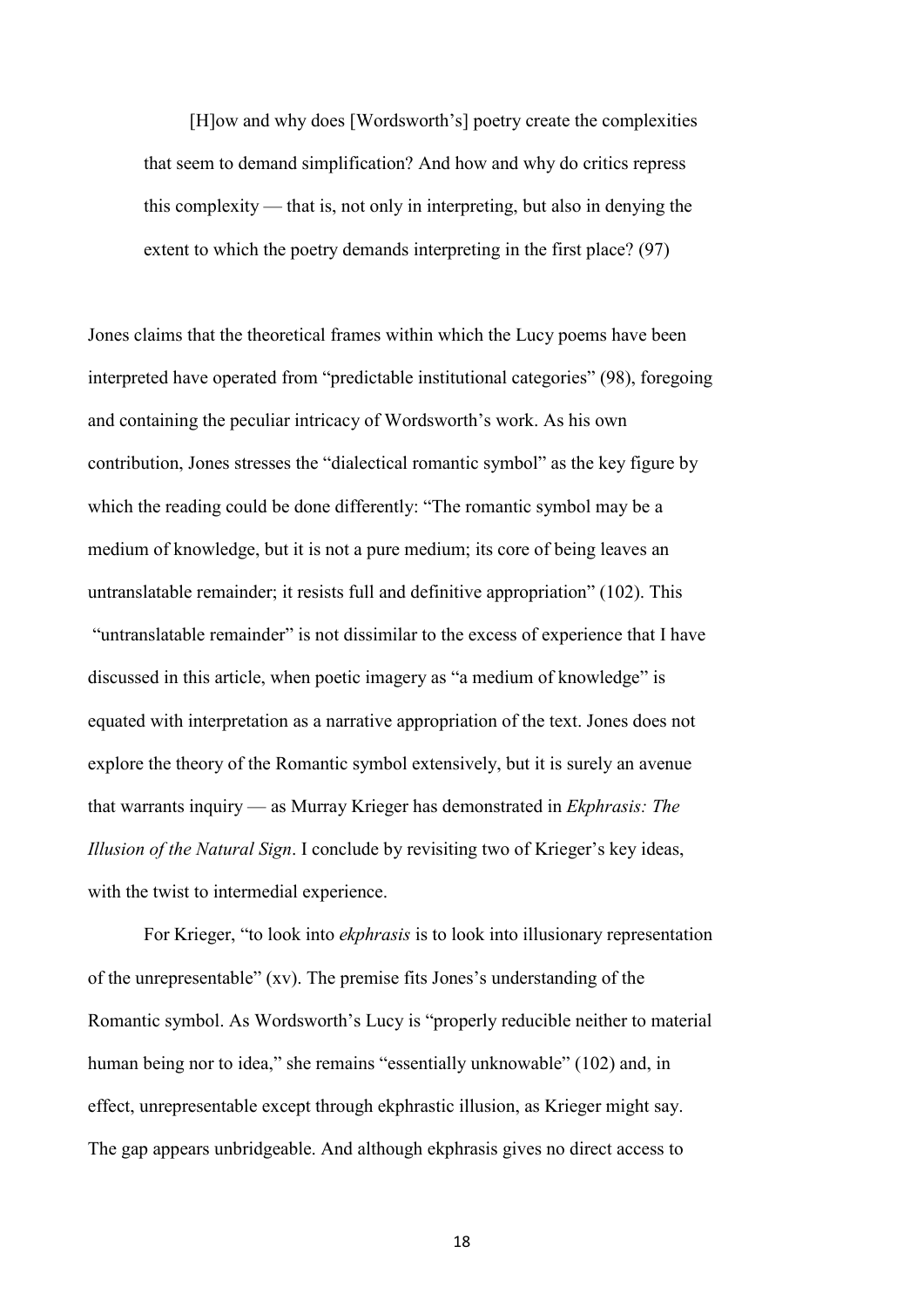knowledge or immediate nature, Krieger notes that in reading there is no way around it:

we must stay with the poem and with the imagined object it inspires in us, since its supposed object of imitation is only that imagined object. It is our unattainable dream of a total verbal form, a tangible verbal space. We may see it as the poem's miracle, and that seeing is our mirage. (xvii)

Krieger, in other words, has "ekphrastic hope" – for him, too, "the impossibility of ekphrasis is overcome in imagination or metaphor" (Mitchell 152). The reader's intermedial experience of the poem's "miracle" may be tempered with the indifferent knowledge that it is only a "mirage," but the fact does not diminish the power of the illusion. Because even if the gap appeared unbridgeable, it would not stop the reader from imagining otherwise. The "shock" and "non-shock" readings of "Slumber," with their varying views on the public or private consequences of the poem's meaning, are evidence for this.

Poetic imagery such as the elusive Lucy figure — as memorable a Romantic symbol as ever was — points to the source of Krieger's "unattainable dream." Yet his dream fails to recognize that whatever appears as Lucy might not be Lucy at all. The identification is soothing and empowering but textually ungrounded. One may discount the Lucy theory in the context of "Slumber," as many readers from Davies onwards have done. Yet what does remain if the reader lets go of the Lucy dream? What happens to the intermedial experience of poetry if the reader has no narrative self to assume the main role in "Slumber"?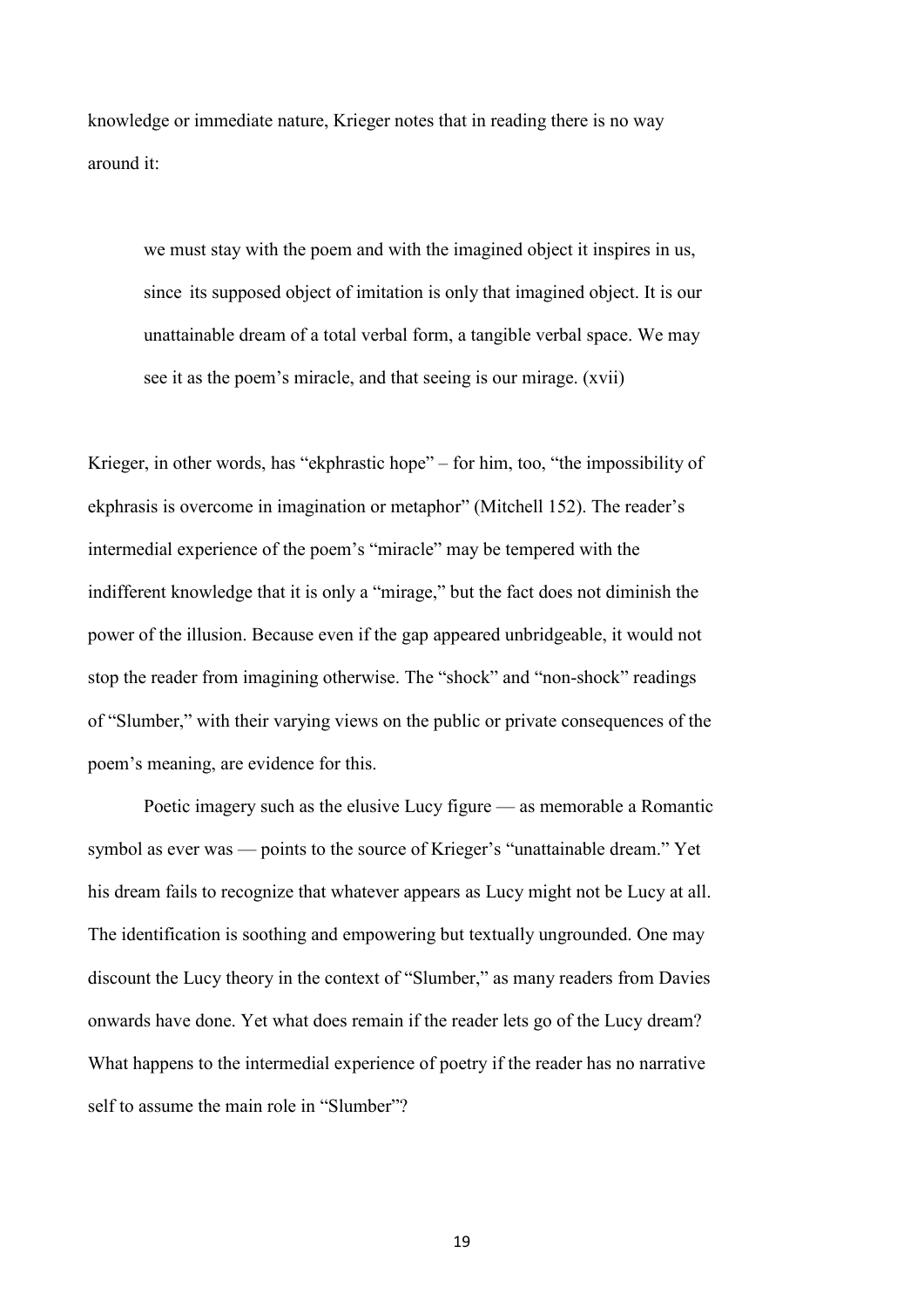What remains, in my reading, is the harsh miracle of Romantic introspection pushed too far, into the empty space between the two stanzas, where the reading I dare not follow the poetic I. Ekphrastic fear affects the intermedial experience of sheer excess that is Krieger's illusion. Both the hope of unity and wisdom and the anxiety of universal death are only promised in the form of their repeated disruption. The poem's visual imagery is twisted not by indifferent knowledge ("these are only images in a poem"), but by the reader's failure ("I do not know why I keep seeing the images") to control it. Just as the "rocks, and stones, and trees" roll round in "earth's diurnal course," what is read keeps turning into what is seen, the seen back into the read — and there is nothing shocking about that. The ongoing shock is the reader's intermedial experience of being unable to maintain a sense of interpretive stability and subjective closure except through comforting illusion or the premonition of death.

## **Works Cited**

- Adelman, Richard. 2011. "Idle Thought in Wordsworth's Lucy Cycle." *Romanticism* 17/1: 94–105.
- Baker, John, Jr. 1997. "Grammar and Rhetoric in Wordsworth's 'A slumber did my spirit seal': Heidegger, de Man, Deconstruction." *Studies in Romanticism* 36/1: 103–23.

Bateson, F. W. 1950. *English Poetry: A Critical Introduction*. London: Longmans.

- Brooks, Cleanth. 1951. "Irony as a Principle of Structure." In *Literary Opinion in America*, 2nd edition, ed. M. D. Zabel. New York: Harper, pp. 729–41.
- Caraher, Brian G. 1991. *Wordsworth's "Slumber" and the Problematics of Reading*. University Park, PA: Pennsylvania State University Press.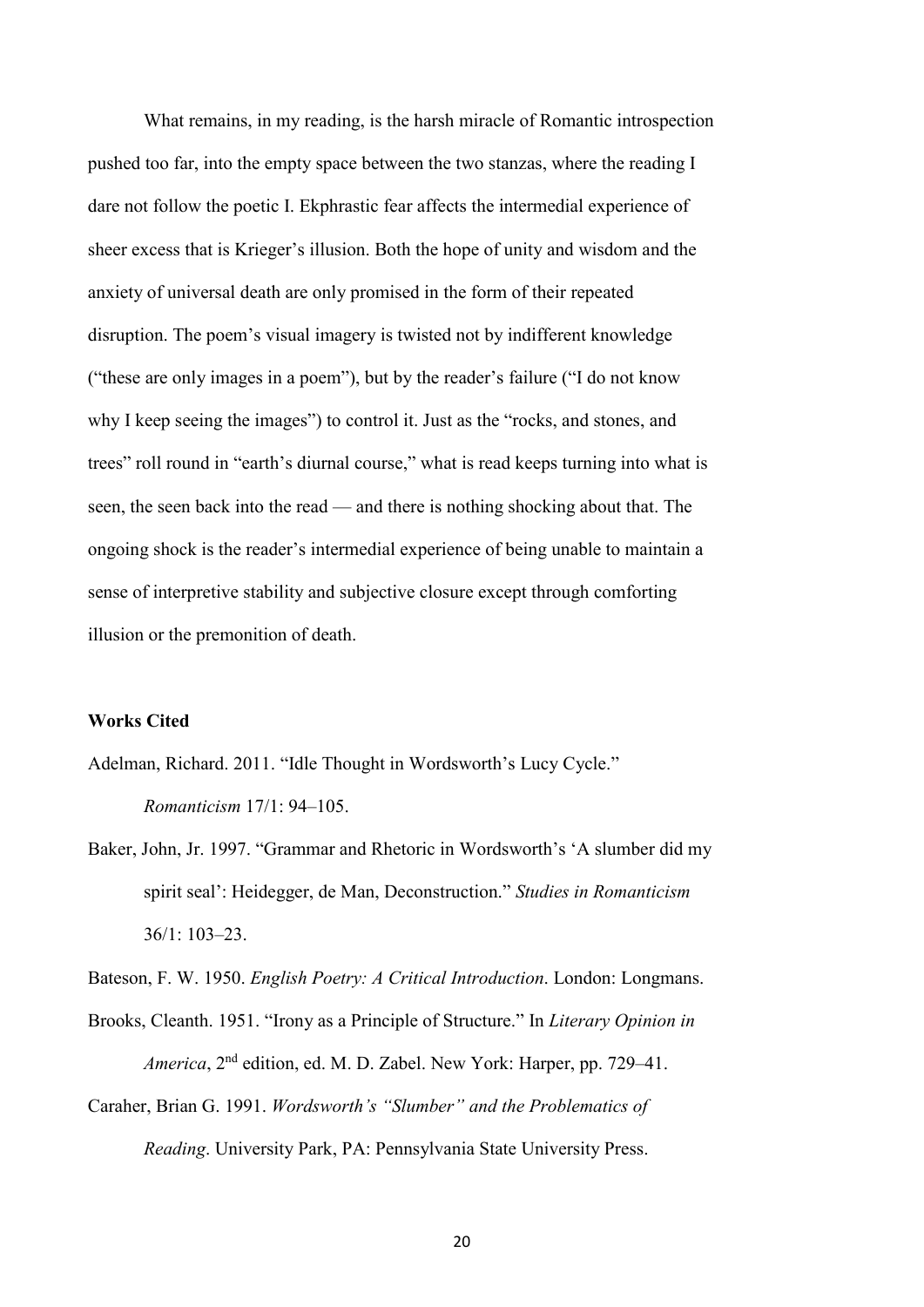- Classen, Constance. 1993. *Worlds of Sense: Exploring the Senses in History and Across Cultures*. London: Routledge.
- Clüver, Claus. 1997. "Ekphrasis Reconsidered: On Verbal Representations of Non-Verbal Texts." In *Interart Poetics: Essays on the Interrelations of the Arts and Media*, ed. Ulla Britta Lagerroth, Hans Lund, and Erik Hedling. Amsterdam: Rodopi, pp. 19–33.
- Davies, Hugh Sykes. 1965. "Another New Poem by Wordsworth." *Essays in Criticism* 15/2: 135–61.
- Edelman, Lee. 2016. "Brief Encounter: De Man on Wordsworth, or The Irony of 'The Rhetoric of Temporality.'" *Romantic Circles* vol. "Minimal Romanticism," eds. David L. Clark and Jacques Khalip. https://www.rc.umd.edu/praxis/brevity/praxis.2016.brevity.edelman.html (September 18, 2018).
- Ferguson, Frances C. 1973. "The Lucy Poems: Wordsworth's Quest for a Poetic Object." *ELH* 40/4: 535–48.
- Fish, Stanley. 1980. *Is There a Text in This Class? The Authority of Interpretive Communities*. Cambridge, MA: Harvard University Press.
- Greenberg, Clement. 1940. "Towards a Newer Laocoön." *Partisan Review* 7: 296– 310. https://west.slcschools.org/academics/visualarts/documents/Laocoon.pdf (September 18, 2018).
- Hartman, Geoffrey. 1964. *Wordsworth's Poetry 1787–1814*. Cambridge, MA: Harvard University Press.
- Heffernan, James A. W. 1993. *Museum of Words: The Poetics of Ekphrasis from Homer to Ashbery*. Chicago: The University of Chicago Press.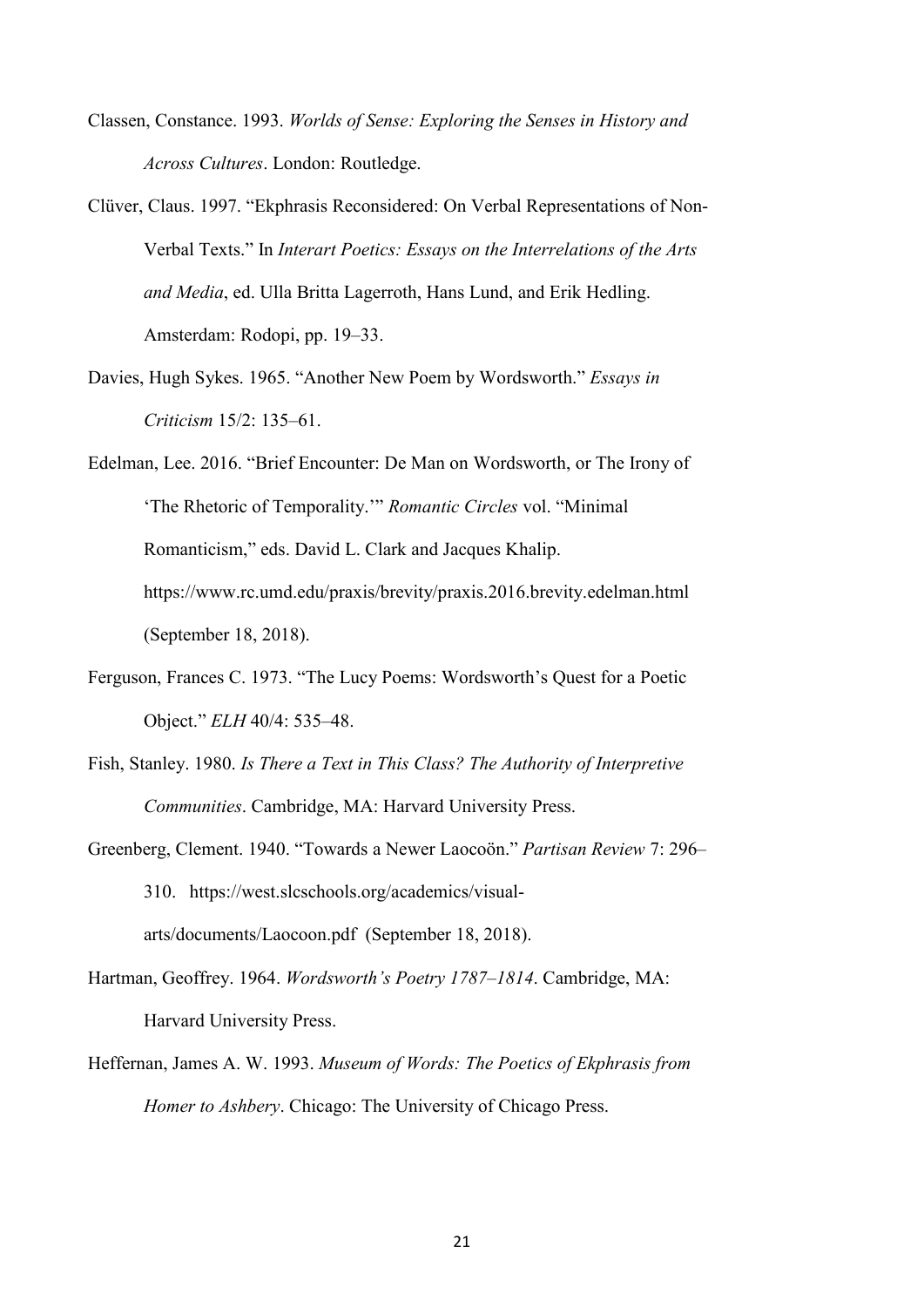Hill, Annette. 2011. "Audiences in the Round: Multi-method Research in Factual and Reality Television." In *A Handbook of Media and Communication Research: Qualitative and Quantitative Methodologies*, 2nd edition, ed. Klaus Bruhn Jensen. Abingdon: Routledge, pp. 302–17.

Hirsch, E. D., Jr. 1960. "Objective Interpretation." *PMLA* 75/4: 463–79.

- Jay, Martin. 2005. *Songs of Experience: Modern American and European Variations on a Universal Theme*. Berkeley: The University of California Press.
- Jensen, Klaus Bruhn. 2016. "Intermediality." In *The International Encyclopedia of Communication Theory and Philosophy*, ed. Klaus Bruhn Jensen and Robert T. Craig with Jefferson D. Pooley and Eric W. Rothenbuhler. Chichester: Wiley-Blackwell. http://onlinelibrary.wiley.com/doi/10.1002/9781118766804.wbiect170/full

(September 18, 2018).

- Jones, Mark. 1993. "On Knowing the 'Lucy Poems': Criticism as Containment." *ANQ: A Quarterly Journal of Short Articles, Notes, and Reviews* 6/2–3: 96– 105.
- Kamuf, Peggy. 1986. "Floating Authorship. *Against Theory: Literary Studies and the New Pragmatism* by W. J. T. Mitchell." *diacritics* 16/4: 2–13.
- Keats, John. 1818. "To Richard Woodhouse (Hampstead, October 27, 1818)." *Poems by John Keats*. http://keats-poems.com/to-richard-woodhousehampstead-october-27-1818 (September 18, 2018).
- Knapp, Steven, and Walter Benn Michaels. 1982. "Against Theory." *Critical Inquiry* 8/4: 723–42.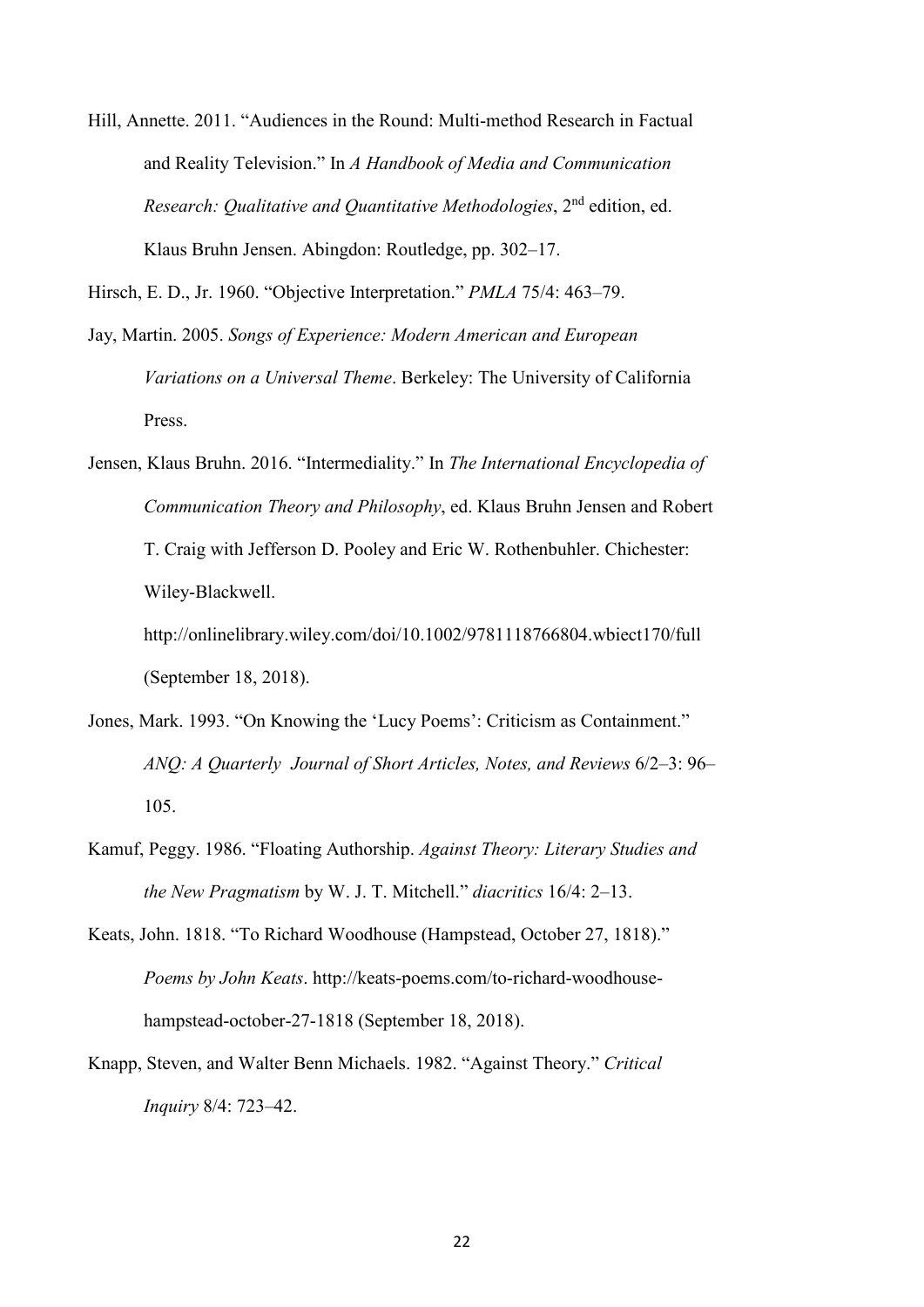- Krieger, Murray. 1992. *Ekphrasis: The Illusion of the Natural Sign*. Baltimore: The Johns Hopkins University Press.
- Man, Paul de. 1983 [1969]. "The Rhetoric of Temporality." *Blindness and Insight: Essays in the Rhetoric of Contemporary Criticism*, 2nd edition. London: Routledge, pp. 187–228.
- Matlak, Richard E. 1978. "Wordsworth's Lucy Poems in Psychobiographical Context." *PMLA* 93/1: 46–65.

Meyers, Robert B. 1980. "Pragmatic Interpretation." *boundary* 2: 115–40.

Miller, J. Hillis. 1979. "On Edge: The Crossways of Contemporary Criticism." *Bulletin of the American Academy of Arts and Sciences* 32/4: 13–32.

Mitchell, W. J. T. 1994. *Picture Theory*. Chicago: The University of Chicago Press.

Pettersson, Bo. 2002. "What Interpretive Divergence Can Teach Literary Semantics: Reconsidering Wordsworth's 'A slumber did my spirit seal.'" *NJES — Nordic Journal of English Studies* 1/2: 199–214.

- Rajewsky, Irina O. 2005. "Intermediality, Intertextuality, and Remediation: A Literary Perspective on Intermediality." *Intermédialités* 6: 43–64.
- Rautajoki, Hanna, Jarkko Toikkanen, and Pirkko Raudaskoski. (forthcoming). "Embodied Ekphrasis of Experience: Bodily Rhetoric in Mediating Affect in Interaction." *Semiotica*.
- Redfield, Marc. 2011. "Romantic Poetry and Literary Theory: The Case of 'A slumber did my spirit seal.'" In *A Companion to Romantic Poetry*, ed. Charles Mahoney. Chichester: Wiley-Blackwell, pp. 467–82.
- Rippl, Gabriele, ed. 2015. *Handbook of Intermediality: Literature — Image — Sound — Music*. Berlin: de Gruyter.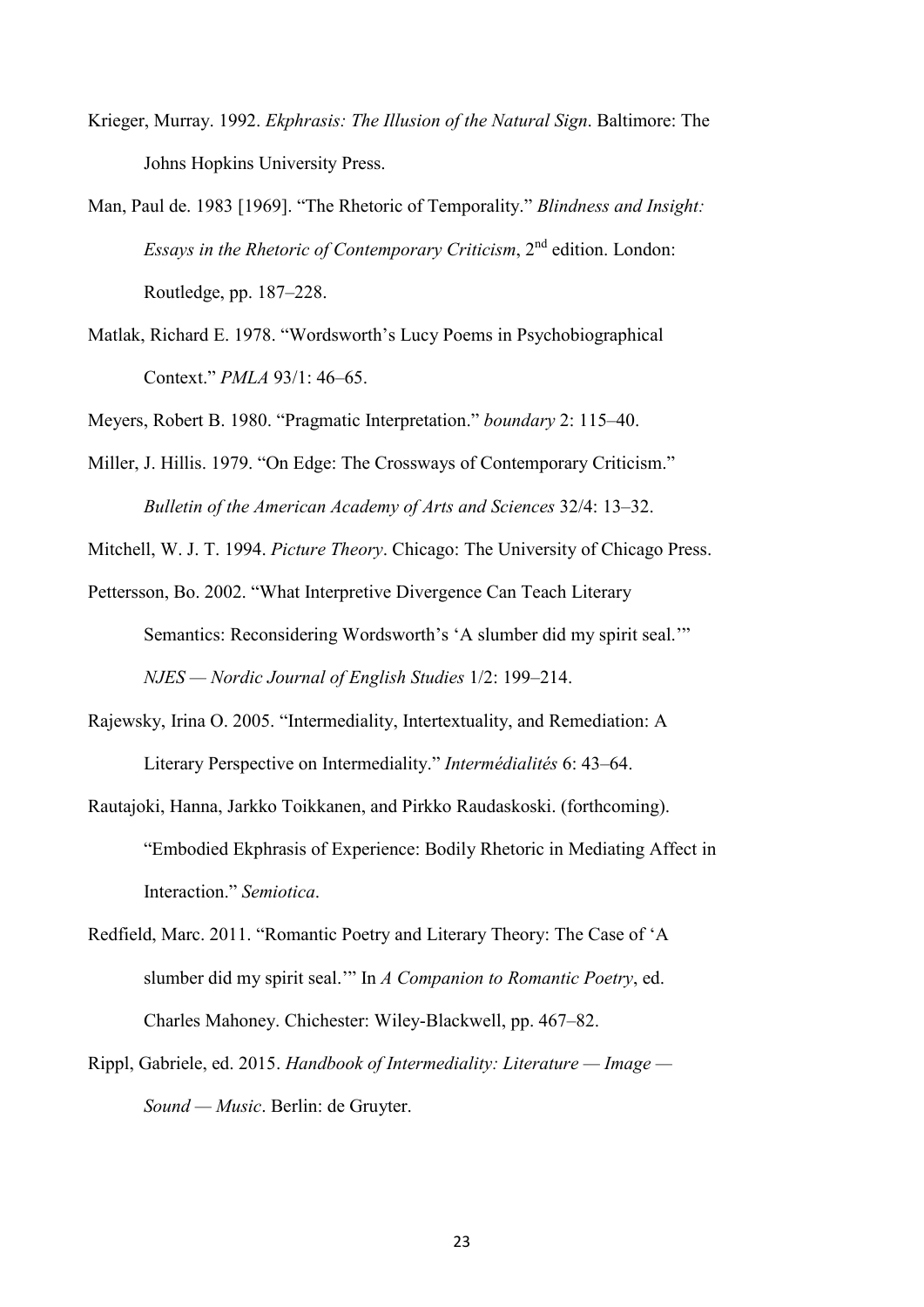- Robinson, Peter. 2018. *The Sound Sense of Poetry*. Cambridge: Cambridge University Press.
- Rzepka, Charles. 2008. "To Be a Thing: Wordsworth's 'A slumber did my spirit seal' and the Paradox of Corporealization." *Wordsworth Circle* 39: 56–61.

Toikkanen, Jarkko. 2008. *The Break of Paul de Man*. Acta Universitatis Tamperensis 1337. Tampere: Tampere University Press.

http://urn.fi/urn:isbn:978-951-44-7416-3 (September 18, 2018).

- -----------. 2013. *The Intermedial Experience of Horror: Suspended Failures*. Basingstoke: Palgrave Macmillan.
- -----------. 2017a. "Auditory images in Edgar Allan Poe's 'The Tell-Tale Heart.'" *The Edgar Allan Poe Review* 18/1: 39–53.
- -----------. 2017b. "Välineen käsite ja välinemääräisyys 2010-luvulla." Special issue *Totuus, valhe, media & viestintä. Media & viestintä* 40/3–4: 69–76. https://journal.fi/mediaviestinta/issue/view/4734 (September 18, 2018).
- Toikkanen, Jarkko and Ira A. Virtanen, eds. 2018. *Kokemuksen tutkimus VI: Kokemuksen käsite ja käyttö*. Rovaniemi: Lapland University Press.
- Vermeulen, Pieter. 2009. "Community and Literary Experience in (between) Benedict Anderson and Jean-Luc Nancy." *Mosaic: An Interdisciplinary Critical Journal* 42/4: 95–111.
- Wolf, Werner. 2011. "(Inter)mediality and the Study of Literature." *CLCWeb: Comparative Literature and Culture* 13/3.

http://docs.lib.purdue.edu/clcweb/vol13/iss3/2 (September 18, 2018).

Wordsworth, William. 2012 [1800]. "A slumber did my spirit seal." In *The Norton Anthology of English Literature*, 9<sup>th</sup> edition, gen. ed. Stephen Greenblatt,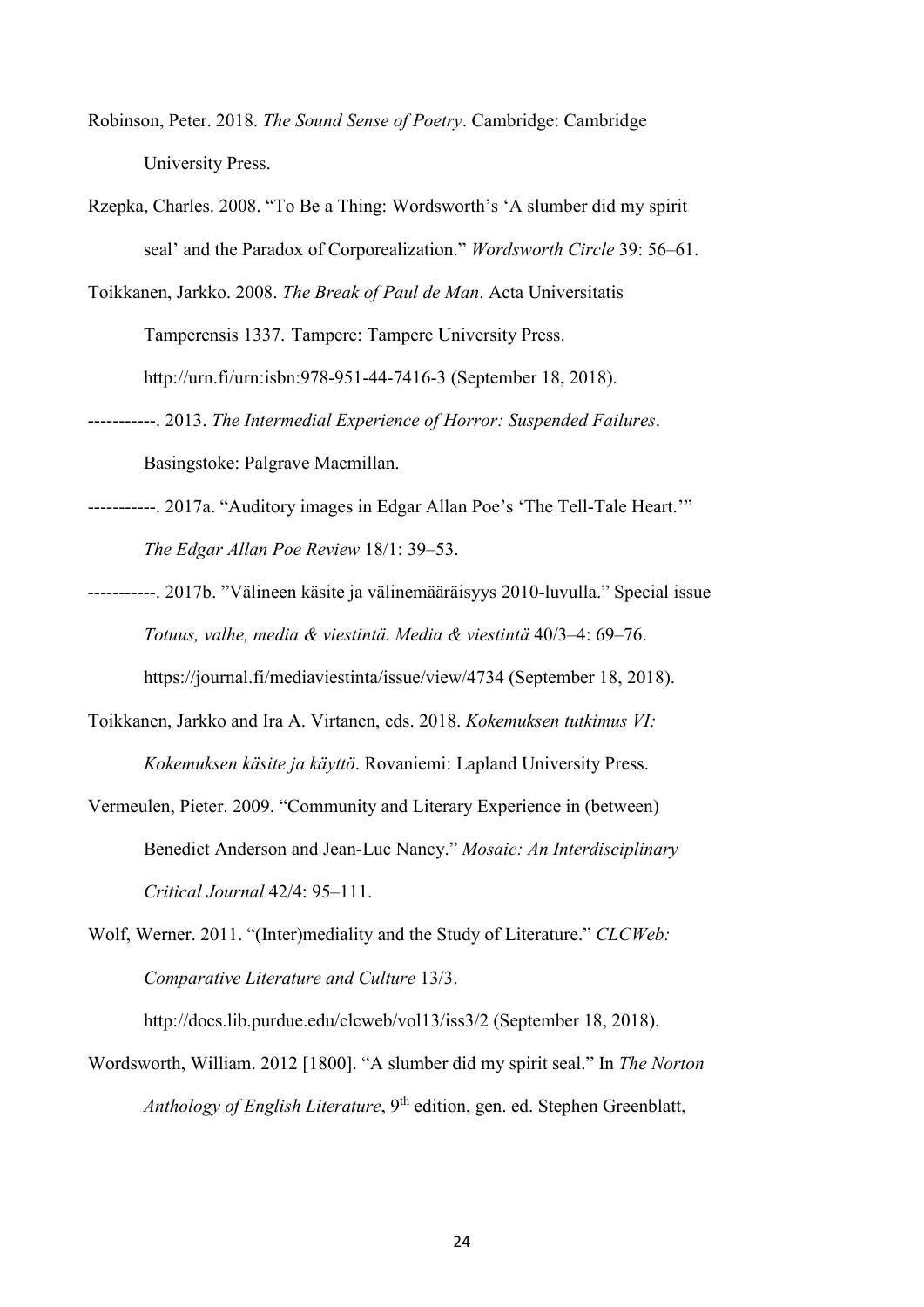eds. Deidre Shauna Lynch and Jack Stillinger. New York and London: W. W. Norton & Company.

Yacobi, Tamar. 1997. "Verbal Frames and Ekphrastic Figuration." In *Interart Poetics: Essays on the Interrelations of the Arts and Media*, ed. Ulla Britta Lagerroth, Hans Lund, and Erik Hedling. Amsterdam: Rodopi, pp. 35–46.

1

<sup>1</sup> The punctuation and spelling of Wordsworth's poem follow the format printed (307) in *The Norton Anthology of English Literature*, 9<sup>th</sup> edition. The original version lacked the semicolons and the commas in the last line, contracted "seemed" and "Rolled" to "seem'd" and "Roll'd", had a comma at the end of the first line, as well as an exclamation mark at the end of the last line. Peter Robinson (2018) has noted that the changes to the last line in particular "may be understood as attempts by the orally composing textual poet to cue, for readers, the unusual significance to be intuited by slowing down the delivery of that final line's sound sense" (71).

<sup>2</sup> In Hirsch, see sections II ("Determinateness of Textual Meaning") and III ("Verification") in particular. Matlak's whole essay is useful for the psychobiographical view, but see 55–57 more specifically on "Slumber". In Hartman, see chapter on *Lyrical Ballads*. Miller's article focuses on "Slumber" from page 20 onward, and Meyers's from page 119. In the famous Knapp and Michaels piece, see the Hirsch-critical section "Meaning and Intention". Kamuf's and Redfield's articles should be read from start to finish, Vermeulen from page 107 onward.

<sup>3</sup> I have been developing a three-tier model of mediality in which the five basic sensory means are indeed found on the first level. Different ways of presenting sensory perceptions (that may be either simple, such as speech and writing, or complex, including literature, painting, and video games) are located on the second level, and conceptual abstractions of such ways of presenting (multimedia, new media, mass media) on the third level. The model is a work in progress, updating the Modernist concept of medium-specificity as proposed by Clement Greenberg in 1940 (see Toikkanen 2017b).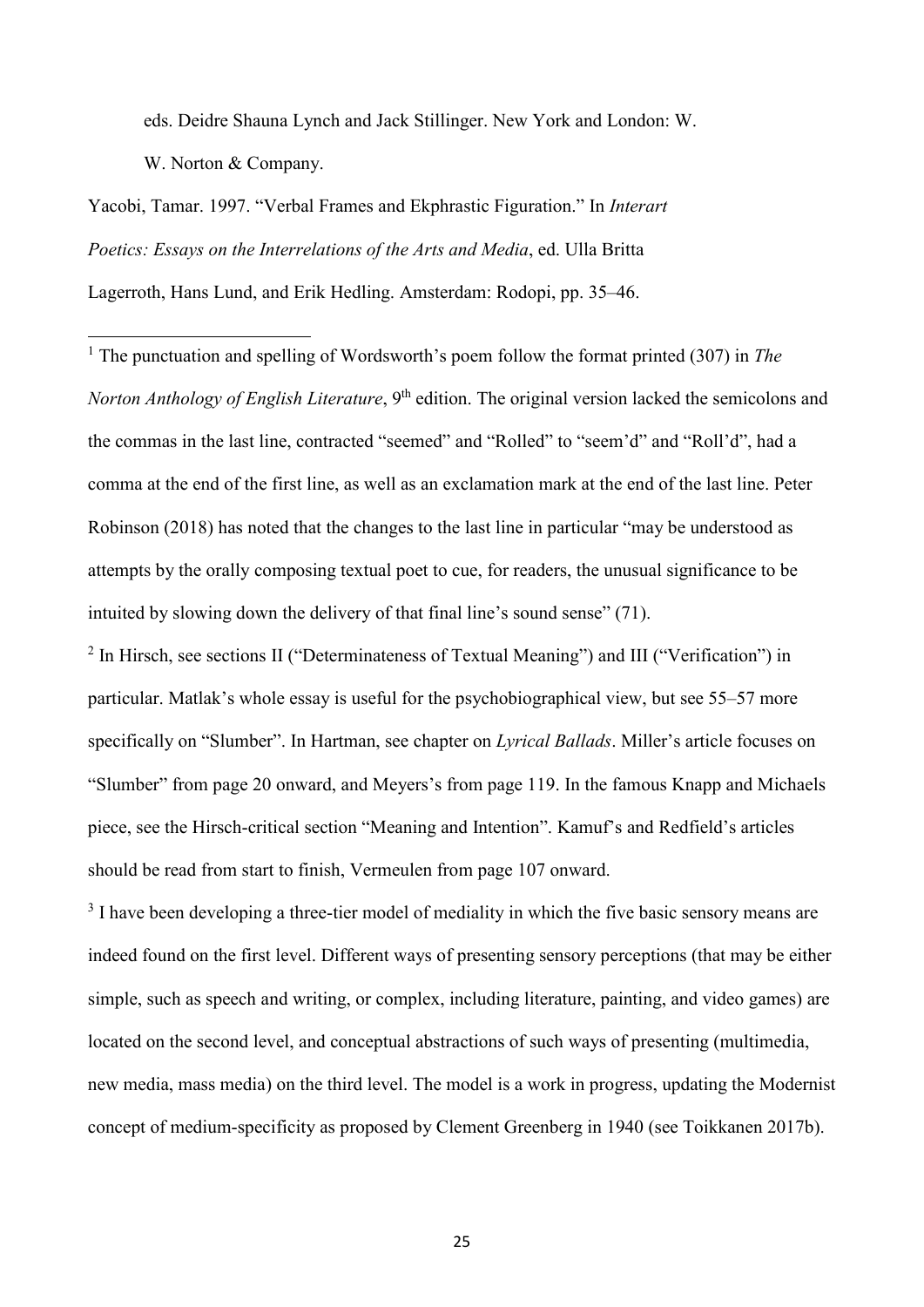<sup>4</sup> See Toikkanen 2013 for a detailed account of this conceptual history and analytical distinction. For case studies on the method in action, see Toikkanen 2017a on reading auditory images in Edgar Allan Poe, and Rautajoki, Toikkanen, and Raudaskoski (forthcoming) on embodied ekphrasis in non-literary materials.

1

<sup>5</sup> In assessing the plausibility of the readings in terms of the poem's "most probable context," Hirsch sides up with Bateson because his "method" of interpreting the author's intention seems more "fundamentally sound" than Brooks's (477).

<sup>6</sup> The five poems often included in the Lucy sequence, written between 1798 and 1801, are "Strange" fits of passion have I known," "She dwelt among the untrodden ways," "I travelled among unknown men," "Three years she grew in sun and shower," and "A slumber did my spirit seal." It had not been, however, Wordsworth's idea to present them as a specific cycle of poems; it was rather the anthologists who have traditionally done so. This decision has had consequences for readers' trying to establish the identity of the enigmatic "she" figure who may not remain the same throughout the sequence, and for whom there may or may not exist a real-life analogue such as, for instance, William's sister Dorothy (see Ferguson).

<sup>7</sup> In the letter, Keats snarls at the poetic attitude he describes as "the Wordsworthian, or egotistical Sublime", and dubs himself "the chameleon poet" who has no "self" or "character" to boast about and is therefore able to waive his identity in the creation of art.

<sup>8</sup> Rzepka follows in the footsteps of John Baker (1997) to develop this interpretive position of "nonshock": "There is no other 'thing' within which it can be 'sealed' than its own body. The 'thing' that 'spirit' gathers in gathering herself as 'a thing' turns out to be the body 'rolled round in earth's diurnal course'" (Rzepka 60).

<sup>9</sup> Caraher turns the tables on de Man for this very omission: "However, de Man seems to blind himself to the insight offered in the temporal structure of his reading, the temporal interaction of the poem and of himself as reader. Indeed he does not see a way to reconcile the feminine pronouns of